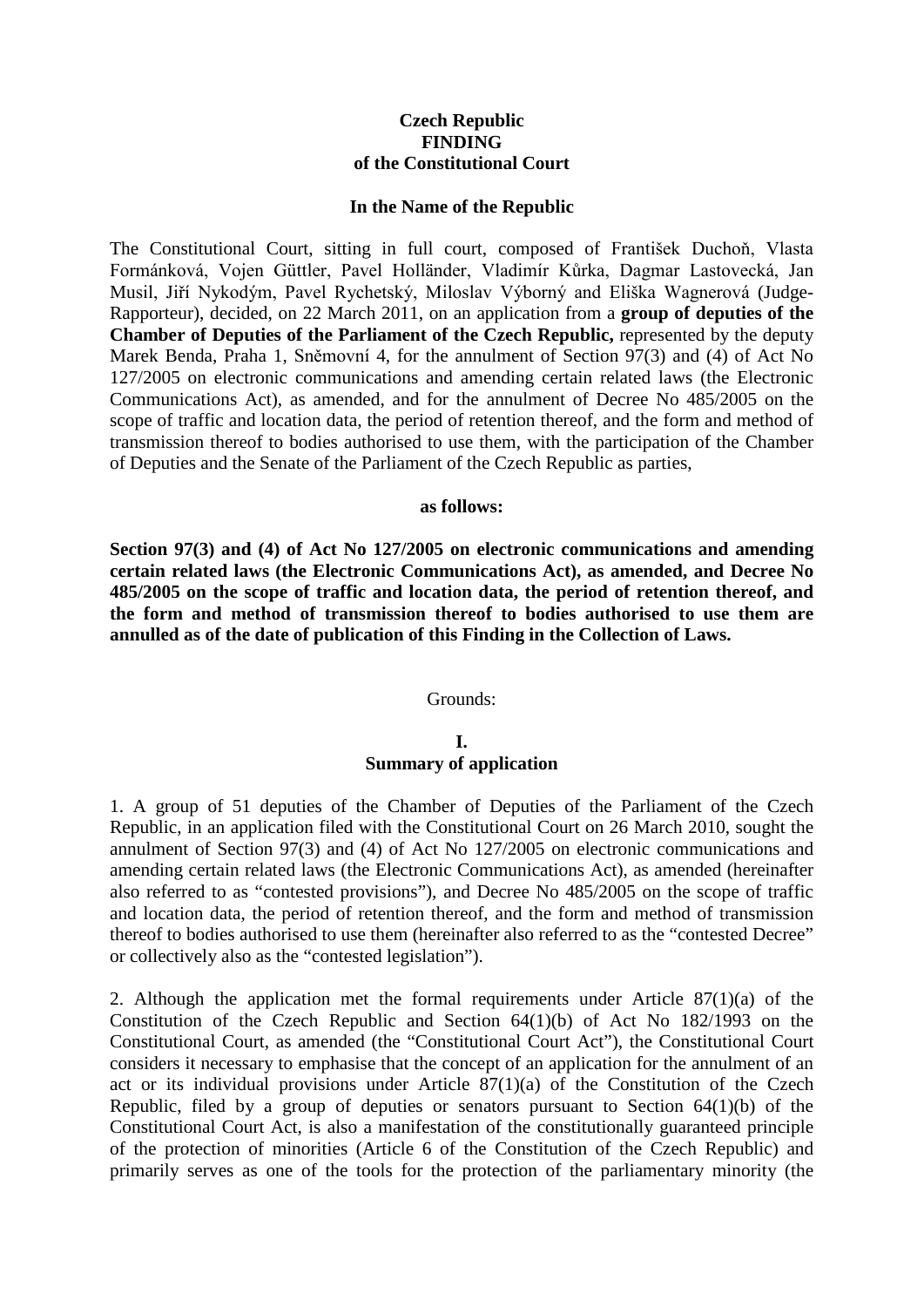opposition) against possible arbitrariness in decisions taken by a parliamentary majority in the legislative process, based on the principle of majority decision-making [cf. the report of the Venice Commission CDL-AD(2010)025 *"Report on the Role of the Opposition in a Democratic Parliament"* of 15 November 2010, which includes the right of the parliamentary opposition to the constitutional review of decisions (laws) adopted by the majority among the most fundamental rights of the parliamentary opposition]. In other words, a qualified submission to the impartial and independent Constitutional Court is often the last resort for a parliamentary minority seeking to defend itself against arbitrariness in the decision-making of the parliamentary majority because, by number, representatives of the parliamentary opposition are usually in a numerical minority in Parliament and so do not have effective means to reverse or change the adoption of such a decision (the issuance of a legislative act) in the legislative process. On the contrary, representatives of the parliamentary majority generally do have such effective means, and where they have doubts about the correctness, soundness, or even the constitutionality of the decisions they are adopting (or have previously adopted), it is not only their right, but also their duty, to use them for this purpose (see the oath pursuant to Article 23(3) of the Constitution of the Czech Republic). The concept of filing an application with the to the Constitutional Court for the annulment of an act or individual provisions thereof under Article  $87(1)(a)$  of the Constitution of the Czech Republic in no way serves as a means to obtain an expert opinion of the Constitutional Court on a decision adopted by the parliamentary majority, nor as an instrument used as a manifestation of a political or even pre-election struggle transferred from Parliament to the Constitutional Court. In the present case, not only is the group of applicants composed mainly of representatives of political parties which currently contribute to and, at the time of the application, contributed to the exercise of governmental power, and held, and continue to hold, a majority in the Parliament of the Czech Republic needed to change the contested legislation, but the Constitutional Court is also compelled to note, with criticism, that the overwhelming majority of this group, by voting in favour (!) during the legislative process, contributed directly to the adoption of the contested legislation. In such cases of (mis)use, the Constitutional Court would be forced to dismiss such applications in the future.

3. The essence of the objections was summed up by the applicants themselves to the effect that the collection and use of traffic and location data on telecommunications traffic to the extent defined by the contested provisions and the contested Decree constitutes disproportionate interference with fundamental rights set out in the Charter of Fundamental Rights and Freedoms (hereinafter referred to as the "Charter") and the Convention for the Protection of Human Rights and Fundamental Freedoms (hereinafter referred to as the "Convention"), specifically the fundamental rights guaranteed by Article 7(1), Article 10(2) and (3), and Article 13 of the Charter and Article 8 of the Convention. According to the applicants, this interference may also be regarded as undermining the essential requirements of the democratic rule of law, including the principle of proportionality within the meaning of Article 4(4) of the Charter. The applicants relied on the following arguments to support their allegations.

## *I. A) The collection of data on communications as an interference in private life*

4. The content of the contested provisions is the obligation for natural and legal persons providing a public communications network or publicly available electronic communications service (i.e. primarily telephone operators and Internet service providers), to retain, for a period of six to twelve months, traffic and location data (dozens of fields of data) on all telephone and fax communications, e-mail and SMS communications, website visits and use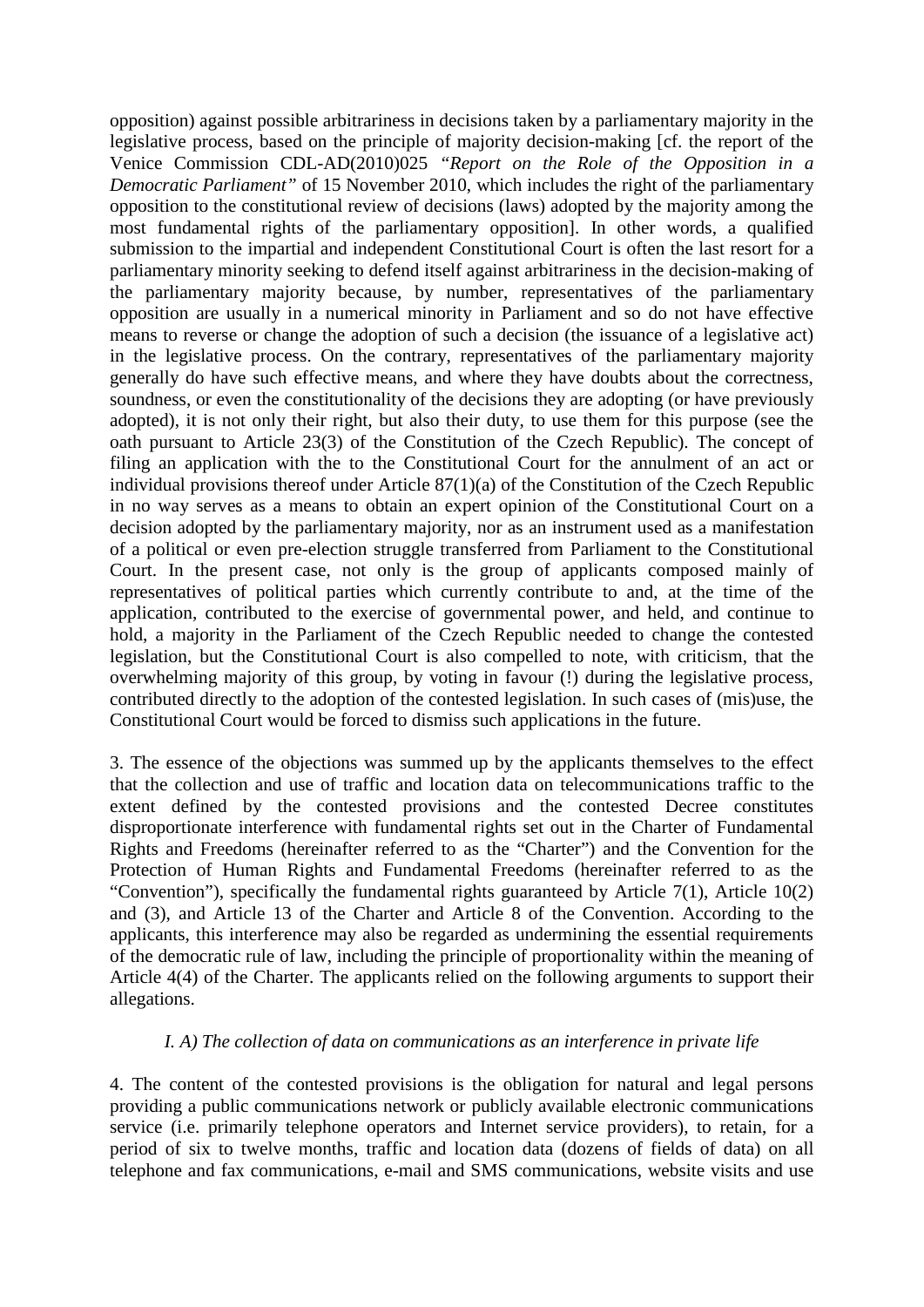of certain Internet services, as specified in the contested Decree, which they are required to disclose to authorised institutions on request. According to the applicants, the above data, the collection and storage thereof, and the transmission thereof to government authorities clearly fall under the protection of Article 8 of the Convention. In this context, they referred to numerous decisions by the European Court of Human Rights (hereinafter referred to as the "ECHR") and the Constitutional Court.

5. The applicants also believe that interference with fundamental rights encompasses not only a direct breach (e.g. familiarisation with the data retained), but also measures by government authorities concealing a significant risk of restrictions on fundamental rights, which could occur at any moment. The retention of traffic and location data cannot but be regarded as such an interference because they are continuously stored, are available to government authorities, and can be requested and used in the future under relevant rules. Therefore, the retention of the above data carries a latent risk of further direct interference by government authorities. Moreover, the fact that the State does not retain traffic and location data itself, but uses private persons providing telecommunications services for this purpose, cannot be overlooked; the risk of the potential abuse of such retained data by a large number of private persons working in the field of telecommunications services is higher than if the data were retained by the State. One of the ECHR's basic requirements, developed by an interpretation of the condition of the legal basis for government interference with private life, is the predictability and availability of such a legal basis. The reason for this is the legitimate and logical requirement for individuals to be acquainted in advance with the circumstances in which the State may, exceptionally, interfere with their private lives, so that they can adjust their behaviour in order to avoid such interference. The blanket nature of the retention of traffic and location data, however, limits, and even excludes, such a possibility.

6. According to the applicants, the objectives, as well as the probable and expected benefit arising from the obligation to retain traffic and location data, are grossly disproportionate to the associated interference with the fundamental rights of the individuals concerned. Therefore, in accordance with Article 8(2) of the Convention, they assessed the adequacy of this measure in terms of the seriousness and extent of interference with the fundamental rights of individuals (in this case their right to privacy), the legitimacy of the objective to be attained by the restriction of fundamental rights to serve, and the benefit of such interference. Finally, they juxtaposed its use with the associated dangerous aspects, especially the risk of misuse of the data retained.

# *I. B) The seriousness and extent of interference with the right to privacy*

7. First, the applicants noted that the introduction of the obligation to retain traffic and location data constitutes a serious invasion of privacy, because these data open up broad possibilities for their use; combining them with other data could have very serious repercussions on the private lives of the individuals concerned. The obligation to retain traffic and location data to such an extent virtually excludes the existence of uncontrolled and unmonitored telecommunications, which must be regarded as particularly intense interference with the privacy of all persons using telecommunication devices (telephony, Internet services), which are no longer used for interpersonal communication, but also encompass a wide range of everyday activities (shopping, banking, education, medicine, etc.). Numerous other (in many cases very sensitive) data and information about a person and his privacy can be inferred from the data retained. In many cases, sensitive information about the sender (e.g. if the addressee is a medical specialist) can be revealed by the identity of the recipient of a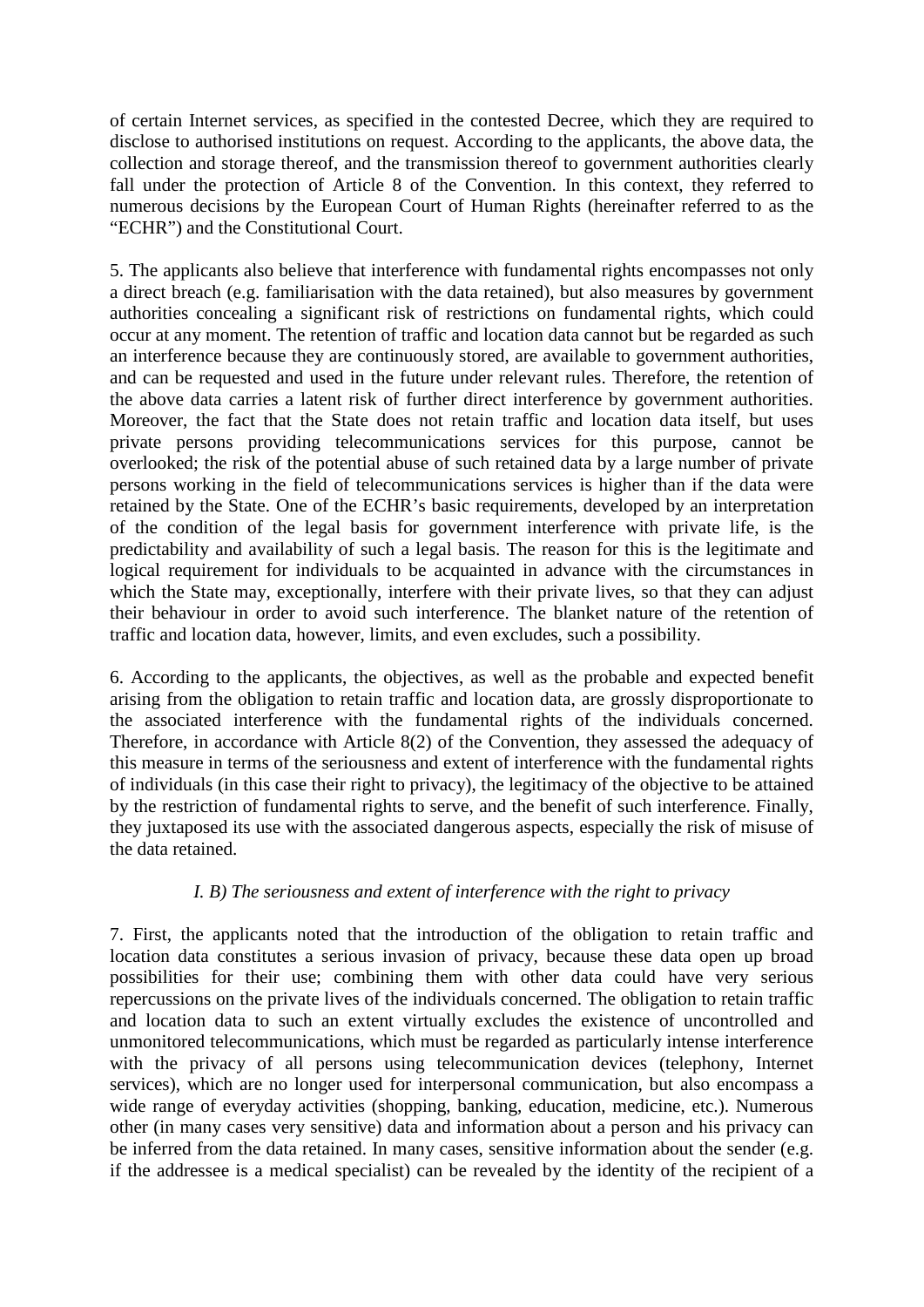call or e-mail; similarly, information on the opinions, health status or sexual orientation of a person can be ascertained from his online browsing history. Large amounts of information can also be obtained from location data on the movement of a mobile telephone (or holder thereof), especially in combination with location data on the movement of other mobile phones (an indication of who has met whom where and when, etc.). The data retained can be used to build up a communication and movement profile of an individual, not only providing information about past activities, but also predicting, with a high of probability and accuracy, his future activities, which also constitutes significant interference with an individual's right to the protection of privacy and correspondence.

# *I. C) The legitimacy of the objective and benefit of interference with fundamental rights*

8. In their application, the applicants also disputed the legitimacy of the aim of adopting the contested legislation. The Government's explanatory memorandum discussing Section 97 of the Electronic Communications Act indicates that the purpose of Section 97 is to counter increasing security risks and ensure the security and defence of the Czech Republic, but fails to explain this in more detail. The applicants are of the opinion that, under Article 8(2) of the Convention, an invasion of privacy is permissible in fighting crime only if it serves to prevent crime. "The preventive, general retention of telecommunications data for no concrete reason tends to home in on the past, and as such can serve mainly to solve crimes which have already been committed." (p. 13). In the applicants' opinion, interference with privacy in order to solve a crime that has already been committed contravenes Article 8 of the Convention. Furthermore, the data is retained in the absence of any particular suspicion. The contested provisions view all persons as suspects even where there are no specific circumstances to justify such suspicions, which is inadmissible in the rule of law. The applicants also pointed out (with reference to specific cases from abroad) that assessments of data on telecommunications traffic raise the risk of misinterpretation and the suspicion or accusation of innocent people. The person who actually engaged in communication may even be confused with the person who, for example, signed the contract with the telephone operator or Internet service provider.

9. The applicants claim that neither the submitter of legislation nor the competent government authority provided information as to the number or specific cases, before the introduction of the contested legislation (which entails a huge increase in the quantity of and potential access to the data retained), in which the investigation, detection and prosecution of serious crimes collapsed due to the inability to obtain the required data because such data were not available. Nor is it known whether the establishment of the obligation to retain all data on telephone and electronic communications, compared with previous legislation, will genuinely result (or has genuinely resulted) in the improved investigation, detection and prosecution of serious crimes, the aversion of threats, a higher crime-solving rate or a reduction in crime, etc. Furthermore, it is not known how far back authorised bodies may go in their requests for data, and, therefore, to what extent it is necessary to retain traffic and location data for six months or longer. Moreover, interference in private life, paradoxically, may often relate to persons who are not involved in serious crime rather than those who commit it and, as such, are quicker to engage in anonymous communication. According to the applicants, data retention can help to meet stated objectives only on a minor scale and in less important cases; in this respect, a longlasting, positive impact on crime reduction and increased security in connection with telecommunications use cannot be expected.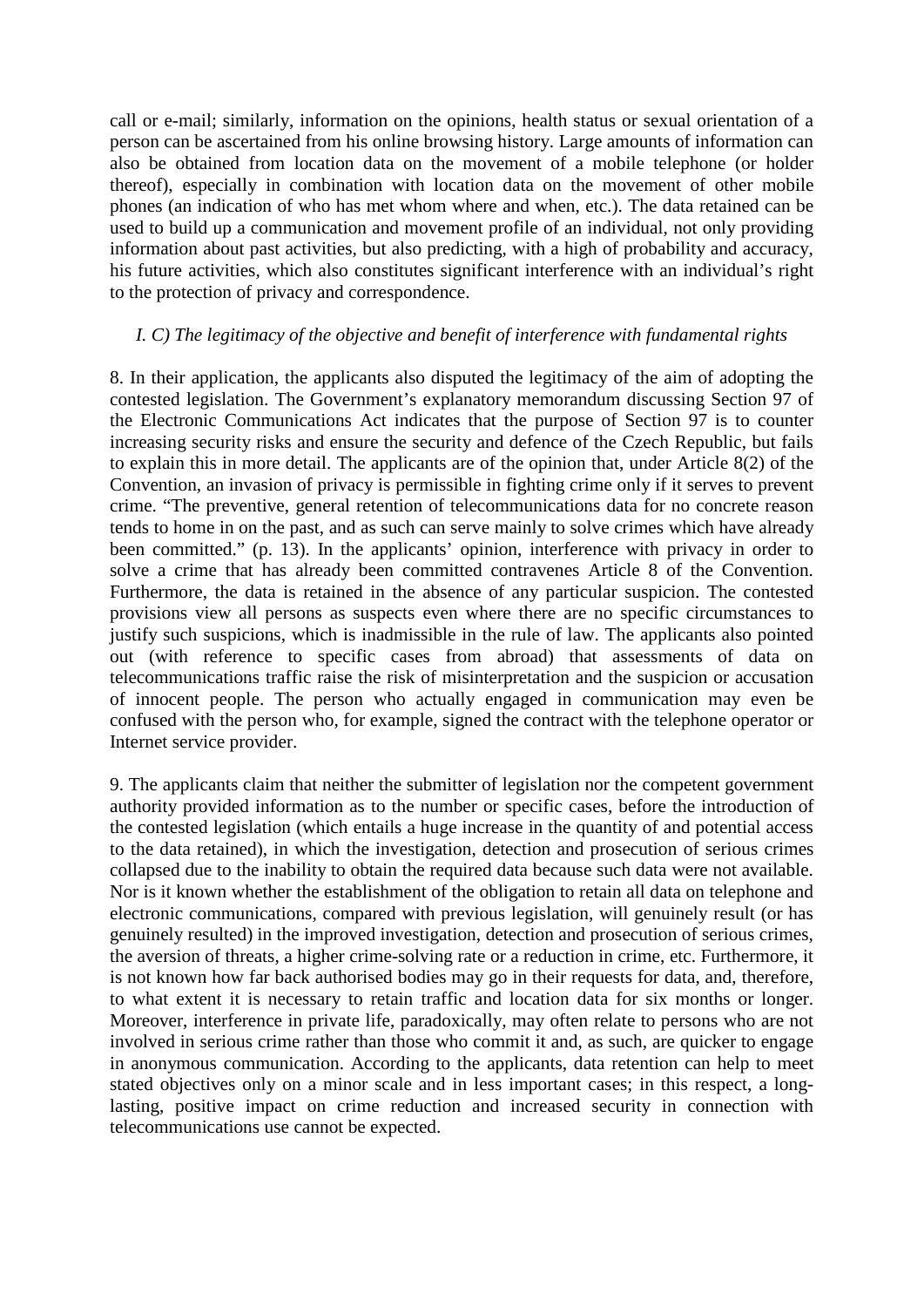## *I. D) Risk of misuse of retained data*

10. Likewise, according to the applicants, there is a risk that the data retained will be used illegally or misused, since, considering the large number of companies that provide telecommunications (especially mobile communications and the Internet), the corresponding security of such traffic and location data is unrealistic. It is therefore necessary to examine realistic and technically existing possibilities for the use of such data. In the view of the applicants, the contested legislation fails to lay down the conditions under which data are to be retained and the conditions for their use by authorised bodies; nor do they make any guarantee to individuals that the data will not be misused. The contested legislation thus encourages the extensive use of the relevant databases, both in terms of the quantity of data drawn from them and as regards the number of entities that will be authorised to access them; it also allows for an expansion in the purposes for which the data will be used. The applicants believe that there is a very real risk of third-party misuse of traffic and location data. The persons who could misuse the personal data are often the employees of companies or government authorities processing the data, as well as others (e.g. hackers).

## *I. E) Question referred to the European Court of Justice for a preliminary ruling*

11. At the end of their application, the applicants express the belief that, while the contested legislation is national legislation subject to criteria arising from the Czech Republic's constitutional architecture, it is also a subject whose origins stem from Community law, namely the transposition of Directive 2006/24/EC of the European Parliament and of the Council EC (hereinafter referred to as the "Directive on Data Retention") into Czech law. In this light, for the same reasons discussed above, the applicants presented the Constitutional Court, for its consideration, with the possibility of submitting a question to the European Court of Justice for a preliminary ruling in accordance with Article 234 of the EC Treaty, concerning the (in)validity of the Data Retention Directive itself, since there is a significant risk that the Directive in question, which was transposed into Czech law by means of the contested provisions and the contested Decree, is in conflict with EC law.

## *II.*

## *Summary of the parties' observations*

12. The Constitutional Court, in accordance with Section 42(4) and Section 69 of the Constitutional Court Act, sent the application for the annulment of the contested provisions and the contested Decree to the Chamber of Deputies and the Senate of the Parliament of the Czech Republic, as well as to the Ombudsman.

13. In a statement of 26 April 2010, the Chamber of Deputies of the Czech Republic, represented by its Chairman, Mr M Vlček, described in detail the procedure for adopting the government bill amending Act No 127/2005 on electronic communications and amending certain related laws (the Electronic Communications Act), as amended, under which the contested provisions became part of Act No 127/2005 on electronic communications (see Part IV of the Finding). Moreover, the content of the government bill noted that, in the explanatory memorandum, the Government had expressly stated that the submitted bill was consistent with the constitutional and legal order of the Czech Republic and did not contradict international treaties by which the Czech Republic is bound. The Chamber of Deputies based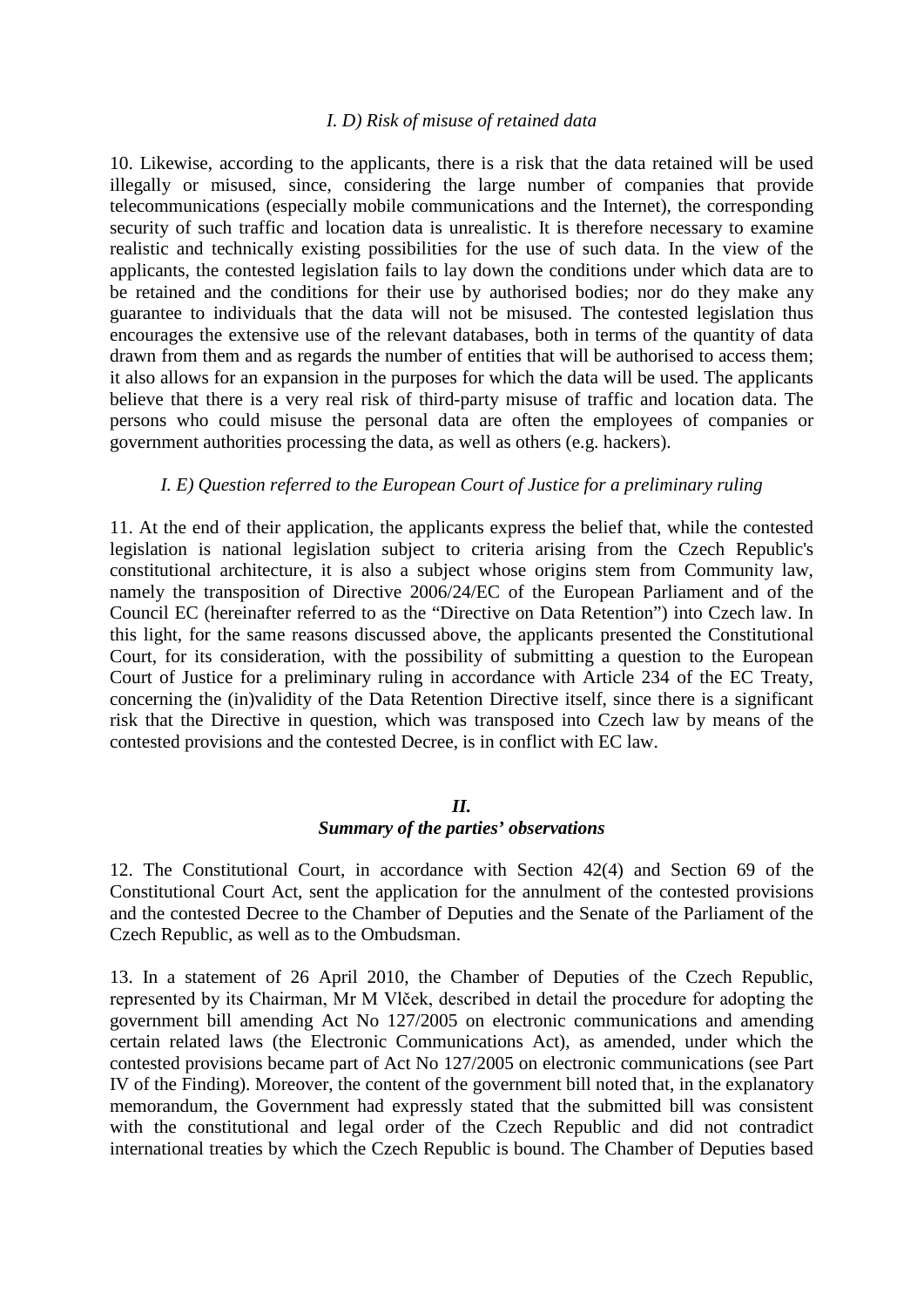their debate on the same premise. It is therefore up to the Constitutional Court to examine the constitutionality of the contested provisions.

14. In its statement of 28 April 2010, the Senate of the Parliament of the Czech Republic, represented by its Chairman, Mr P Sobotka, after extensively summarising the applicants' arguments contained in the application under consideration, also described the procedure followed by the Senate in adopting the government bill (see Part IV of the Finding). Regarding the course of its discussions, it also pointed out that the bill was presented to the Committee on the Economy, Agriculture and Transport, the Standing Senate Commission on the Media, and, later, the full Senate as another amendment responding to the Czech Republic's obligation to transpose the relevant EC Directive into national law. As to the obligation of telecommunication operators, Internet service providers and others working in the field of electronic communications to store location and traffic data for at least six months, the submitter pointed out that "*in no way can this be likened to tapping, if only because the content of individual calls or email messages is not stored, and because it concerns Internet services (...), location and traffic data, i.e. technical data, are retained*". The Senate accepted this when debating the draft amendment in question and, following the advice of the Committee and the Standing Senate Commission on the Media, approved the bill in the wording adopted by the Chamber of Deputies. It is therefore now left to the Constitutional Court to examine the application for the annulment of the provisions of the Electronic Communications Act in question and to reach a final decision.

15*.* In his statement of 12 April 2010, the Ombudsman, Mr Otakar Motejl, declared, after studying the application that had been sent to him, that he disagreed with the arguments put forward, and therefore he would not intercede in proceedings to annul the contested Decree before the Constitutional Court.

## **III. Waiving the hearing**

16. According to Section 44(2) of the Constitutional Court Act, the Constitutional Court may, with the consent of the parties, waive the hearing process if no further clarification of the case can be expected from a hearing. Therefore, the Constitutional Court, in accordance with the above provision, asked the parties whether they were willing to forego a hearing. The applicants and the Senate of the Parliament of the Czech Republic expressed agreement; the Chamber of Deputies of the Parliament of the Czech Republic did not respond by the designated deadline. In this light, the hearing process in the case under consideration could be waived.

## **IV.**

# **Constitutional conformity of the procedure for adopting the contested provisions of the Act and statutory conditions for the adoption of the contested Decree**

17. In the procedure for examining standards pursuant to Article 87(1)(a) of the Constitution of the Czech Republic, the Constitutional Court Act, within the meaning of Section 68(2), must first consider whether the law in question was adopted and promulgated in the constitutionally prescribed manner (for more on the algorithm of reviews in the procedure for examining standards, see paragraph 61 of Finding Pl. ÚS 77/06 of 15 February 2007 (N 30/44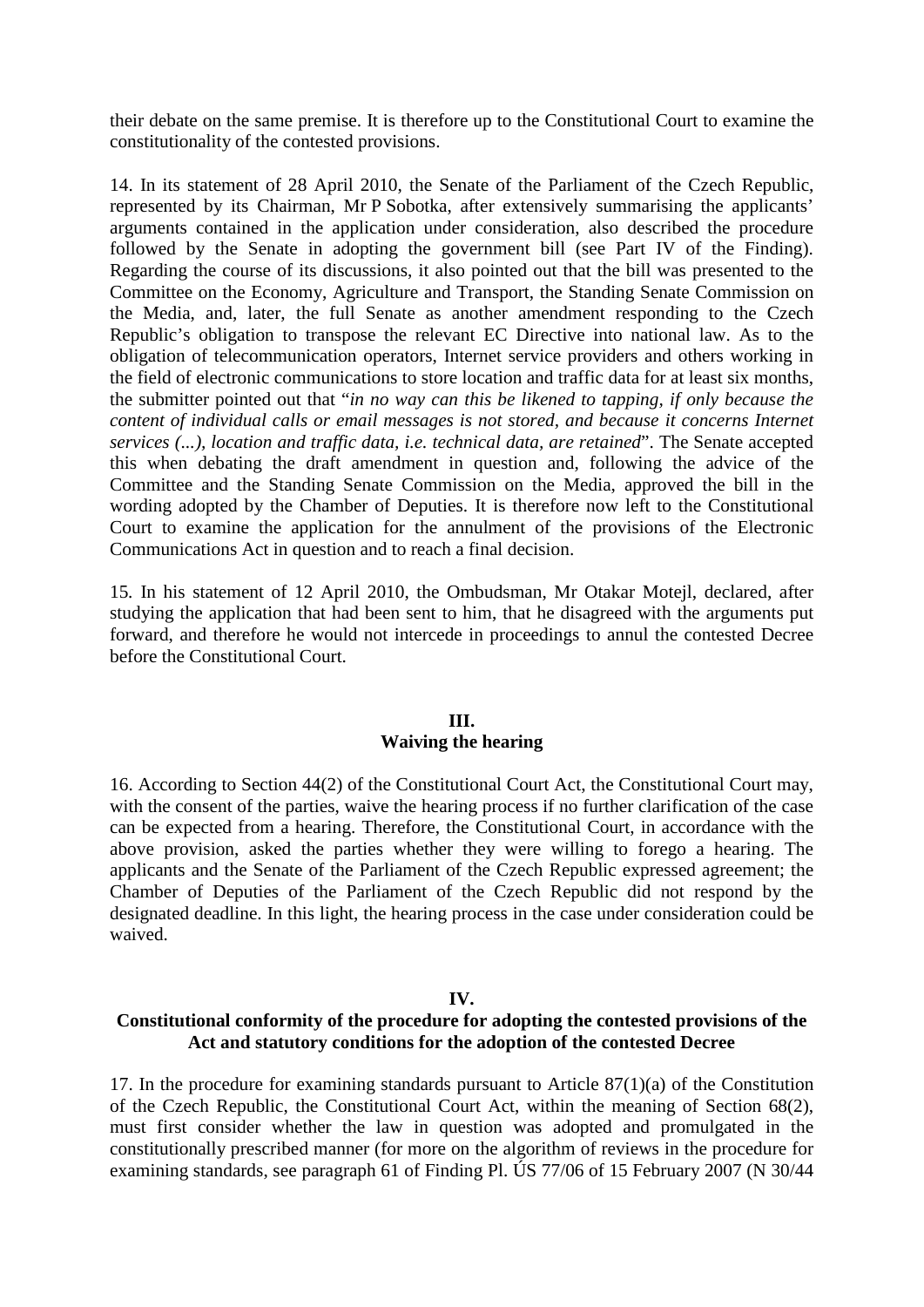SbNU 349; 37/2007 Sb.)]. In the case of subordinate legislation, specifically the decrees of ministries, the Constitutional Court, pursuant to Section 68(2) of the Constitutional Court Act, assesses whether it was passed and promulgated within the bounds of the authority prescribed by the Constitution of the Czech Republic (Article 79(3) of the Constitution of the Czech Republic), i.e. whether it was issued "ultra vires".

18. The Constitutional Court made the following findings based on statements from both chambers of the Parliament of the Czech Republic, the attached appendices and documents available electronically (resolutions and printed documents available in the digital library on the websites of the Chamber of Deputies and the Senate at www.psp.cz and www.senat.cz): The contested provisions of Section 97(3) and (4) became part of Act No 127/2005 on electronic communications on the basis of Act No 247/2008 amending Act No 127/2005 on electronic communications and amending certain related laws (the Electronic Communications Act), as amended. The bill was submitted to the Chamber of Deputies by the Czech Government on 16 January 2008; the Government proposed that the bill be debated in such a manner that the Chamber of Deputies could pass it in the first reading. The bill was distributed to deputies on 18 January 2008 as Parliamentary Press No 398/0 *Amendment to the Electronic Communications Act – EU*. In the first reading, which took place at the 27th session on 30 January 2008, the Chamber of Deputies refused to debate the bill in such a manner that it could be passed in the first reading. The bill was then assigned to the Economic Committee, the Constitutional Law Committee and the Committee on Security (Resolution No 593) for consultation. These committees discussed the bill; their resolutions, containing amendments, were delivered to deputies as Press Nos 398/1, 398/2 and 398/3. Only the amendments put forward by the Committee on Security concerned the contested provisions of Section 97(3) (the third and fifth sentences). At the 28th session of the Chamber of Deputies, the second reading was held on 20 March 2008 and 25 March 2008. The bill underwent general and detailed debate, during which amendments were also proposed to the contested provisions (Section 97(3), third and fifth sentences, and Section 97(4)) by individual deputies (amendments were proposed by Ms Z Bebarová-Rujbrová , Ms K Jacques and Mr J Klas). The proposed amendments were prepared as Press No 398/4, which was distributed to deputies on 25 March 2008. The third reading took place on 23 April 2008 at the 30th session of the Chamber of Deputies. The proposed amendments to the contested provisions of Section 9793) and (4) were not adopted. The bill was approved in the wording of further amendments (Resolution No 736) after the Chamber of Deputies expressed its approval; of the 176 deputies present, 89 voted for and 21 against the bill, with 66 abstentions (Vote No 44).

19. The Chamber of Deputies referred the bill to the Senate on 19 May 2008. The Senate's Organisation Committee designated it for discussion by the Committee on the Economy, Agriculture and Transport as Senate Press No 247. In addition, the bill was also discussed by the Standing Senate Commission on the Media. At its meeting held on 28 May 2008, the committee adopted Resolution No 270, in which it recommended that the Senate approve the bill. The Standing Senate Commission on the Media also recommended that the Senate approve the bill (Resolution No 22 of 4 June 2008). The Senate debated the bill on 5 June 2008 at its 14th session (sixth term) and adopted Resolution No 402 on the bill, approving the bill in the wording in which it was referred to the Senate by the Chamber of Deputies. Of the 52 senators present, 38 voted in favour of the resolution and two were against, with 12 abstentions (Vote No 29).

20. The Act was delivered to the President for signature on 11 June 2008 and was signed by him on 25 June 2008. The approved Act was then delivered to the Prime Minister for his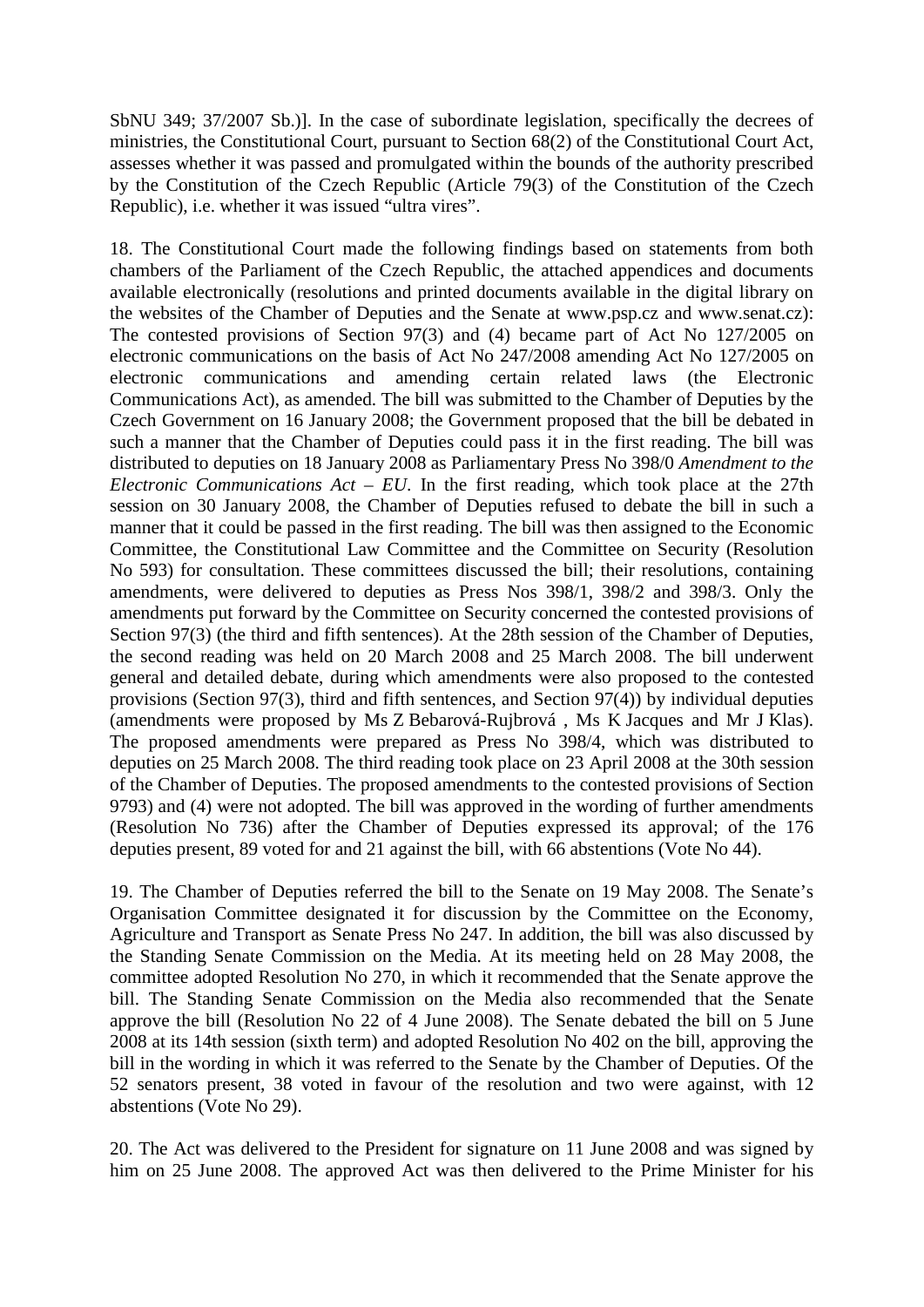signature on 30 June 2008. *The Act was promulgated on 4 July 2008 in the Collection of Laws, Volume 78, under number 247/2008, with effect as of 1 September 2008.* 

21. The contested Decree No 485/2005 on the scope of traffic and location data, the period of retention thereof, and the form and method of transmission thereof to bodies authorised to use them was issued by the Ministry of Informatics of the Czech Republic. The authority of ministries to issue implementing legislation is based on Article 79(3) of the Constitution of the Czech Republic. Materially, however, this is contingent on the existence of express statutory authorisation and the limits thereof. In the present case, this authorisation is the contested provisions of Section 97(4) of Act No 127/2005 on electronic communications. The Decree was signed by the Minister for Informatics and duly published in Volume 169 of the Collection of Laws under number 485/2005, with effect as of the date of publication, i.e. 15 December 2005.

22. The Constitutional Court notes that both Act No 247/2008, by which the contested provisions were inserted into Act No 127/2005 on electronic communications, and the contested Decree No 485/2005 were adopted in a manner anticipated by the Constitution.

## **V. Text of the contested provisions of the Act and the contested Decree**

23. The contested provisions of Section 97(3) and (4) of Act No 127/2005 on electronic communications and amending certain related laws (the Electronic Communications Act), as amended, read as follows:

### *Section 97*

*(3) A legal or natural person providing a public communications network or providing a publicly available electronic communications service shall retain traffic and location data which are generated or processed in the provision of its public communications networks and in the provision of its publicly available electronic communications services.37b) A legal or natural person providing a public communications network or providing a publicly available electronic communications service shall retain traffic and location data relating to unsuccessful call attempts only if these data are generated or processed and retained or recorded at the same time. A legal or natural person who retains traffic and location data in accordance with sentences one and two shall, upon request, immediately provide them to authorities authorised to request them pursuant to special legislation. At the same time, this person shall ensure that the content of reports is not retained with the data referred to in sentences one and two. The period for the retention of traffic and location data shall not be less than six months or more than 12 months. After this period, a person who retains data pursuant to sentences one and two shall destroy them, unless such data have been provided to authorities authorised to request them under special legislation or unless otherwise provided by the present Act (Section 90).* 

*(4) The scope of traffic and location data retained in accordance with paragraph (3), the period for the retention thereof in accordance with paragraph (3) and the form and method of their transmission to authorities authorised to use them, and the period for the retention and disposal of data provided to authorities authorised to request them under special legislation, shall be laid down in implementing legislation.* 

*37b) Directive 2006/24/EC of the European Parliament and of the Council of 15 March 2006 on the retention of data generated or processed in connection with the provision of publicly available electronic communications services or of public communications networks and amending Directive 2002/58/EC.* 

*\_\_\_\_\_\_\_\_\_\_\_\_\_\_\_\_\_* 

24. The contested Decree No 485/2005 on the scope of traffic and location data, the period of retention thereof, and the form and method of transmission thereof to bodies authorised to use them reads as follows: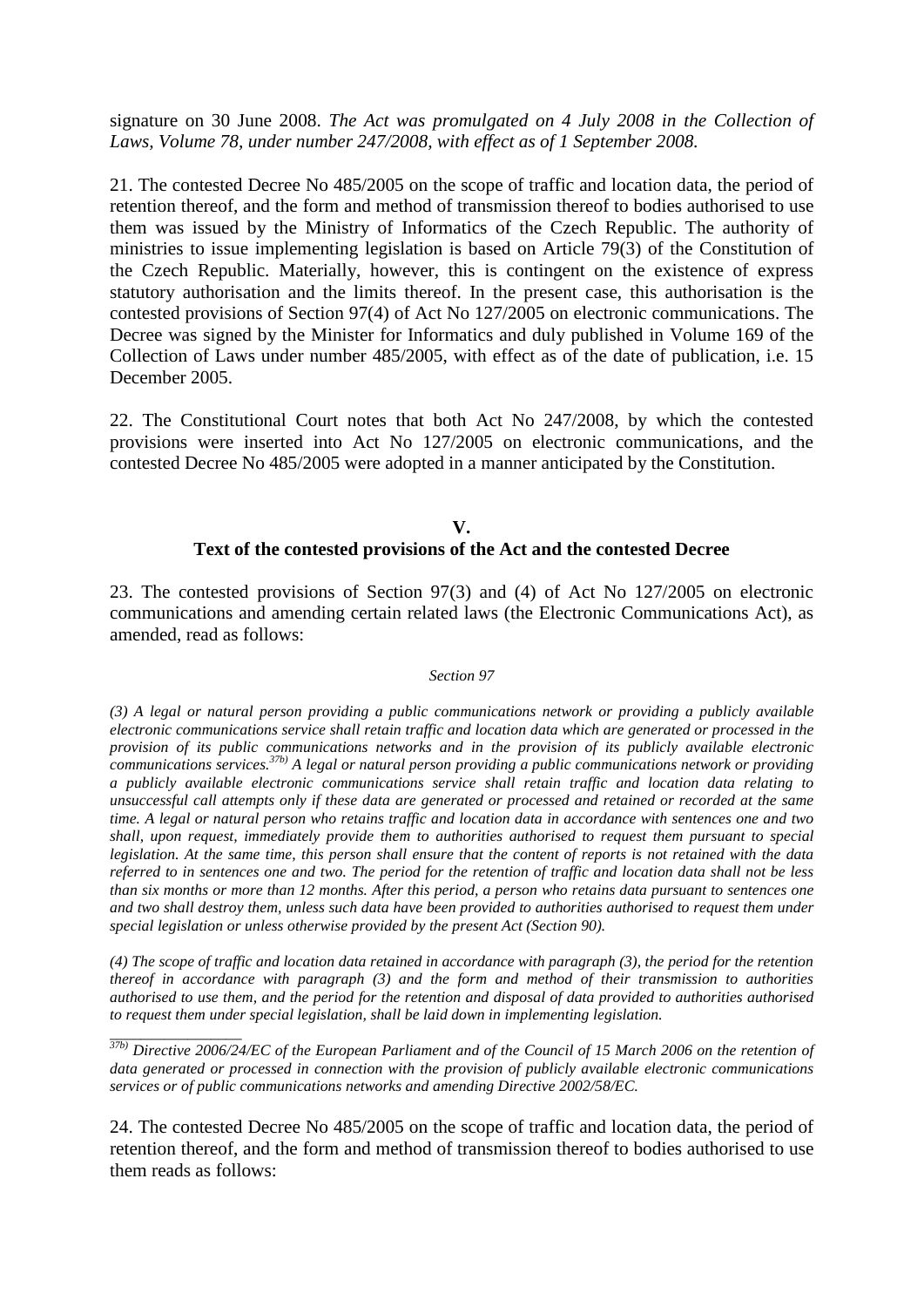### *485/2005*

#### *DECREE of 7 December 2005*

#### *on the scope of traffic and location data, the period of retention thereof, and the form and method of transmission thereof to bodies authorised to use them*

*The Ministry of Informatics, in cooperation with the Ministry of the Interior, provides for the following, pursuant to Section 150(3) of Act No 127/2005 on electronic communications and amending certain related laws (the Electronic Communications Act), as amended by Act No 290/2005 and Act No 361/2005 (hereinafter referred to as the "Act"), in order to implement Section 97(3) of the Act:* 

*Section 1*

*For the purposes of this Decree* 

*a) "BTS station" shall mean the base station of a public mobile telephone network;* 

*b) "StartBTS station" shall mean the base station of a public mobile telephone network to which the subscriber is allocated at the start of communication;* 

*c) "StopBTS station" shall mean the base station of a public mobile telephone network to which the subscriber is allocated at the end of communication;* 

*d) "IMEI number" shall mean international mobile equipment identity;* 

*e) "MSISDN number" shall mean a subscriber number in a public mobile telephone network;* 

*f) "IMSI number" shall mean the international identifier of a public mobile telephone network subscriber;* 

*g) "destination" shall mean the designation of a foreign operator's network;* 

*h) "URI identifier" shall mean a uniform resource identifier;* 

*i) "code of a legal or natural person providing a public communications network or providing a publicly available electronic communications service" shall mean the serial number of a certificate in the register of entrepreneurs pursuant to Section 14 of the Act.* 

#### *Section 2*

### *Scope of retention of traffic and location data*

*(1) A legal entity or natural person providing a publicly available communications network or electronic communications service (hereinafter referred to as an "operator") shall provide traffic and location data defined by this Decree (hereinafter referred to as "data") to an authority authorised to request such data (hereinafter referred to as "authorised authority").* 

*(2) With regard to electronic communications networks with circuit switching and a fixed connection, the following shall be retained:* 

*a) data on communications made, indicating the type of communication, the subscriber's calling and called telephone numbers, or the identifier of a telephone card for use in public pay telephones, the date and time of the initiation of communication, the length of communication, and where appropriate the communication status,* 

*b) data on all public pay telephones with their telephone number, registration number, geographic coordinates and a verbal description of the location.* 

*(3) With regard to public mobile telephone electronic communications networks, the following shall be retained: a) data on communications made, with an indication of the type of communication, the subscriber's calling and called telephone number, the date and time of the initiation of communication, the length of communication, the IMEI number, the StartBTS station number, and where appropriate the StopBTS station number, destination and additional information,* 

*b) data on the links between MSISDN numbers and IMEI numbers used together in a network, the identification of the BTS and the IMEI number mediating calls without a SIM card to the emergency number "112", the IP addresses of terminals used to mediate the sending of text messages via the Internet , the date and time of the topping-up of credit in relation to prepaid services, the numbers of top-up coupons for a subscriber's given telephone number, the subscriber's telephone number in relation to a given top-up coupon,* 

*c) data on all BTS stations, with an indication of their number, geographic coordinates, antenna direction azimuth and verbal description of the location of the BTS station.*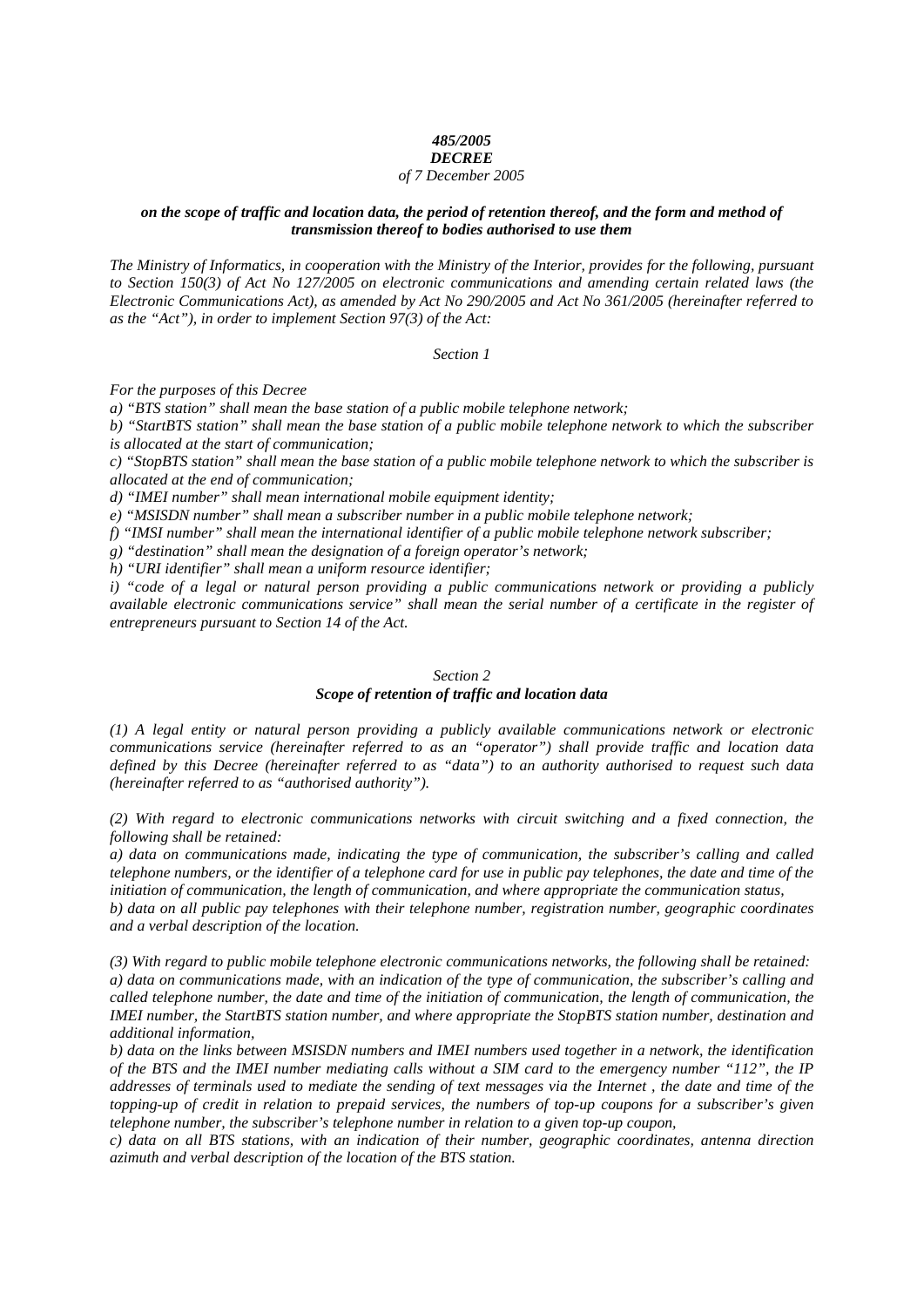*(4) With regard to electronic communications networks with packet switching, data on communications made shall be retained* 

*a) in respect of the services of access to the network indicating the type of connection, the service user equipment ID, the date and time of the opening of the connection, the date and time of the closing of the connection, interest identifiers (e.g. the IP address, port number), the event status (e.g. success, failure, ordinary or extraordinary closure of the connection), the quantity of data transmitted (incoming/outgoing),* 

*b) in respect of services of access to e-mail accounts with an indication of the identifier of the interest user*  equipment, user account, identifier of a message in the e-mail server, the date and time of the initiation of *communication, the e-mail address of the sender, the e-mail address of the recipients, the e-mail protocol identifier, the quantity of data transmitted, information on the use of secure communication,* 

*b) in respect of services of e-mail message transmission with an indication of the identifier of the interest user equipment, identifier of the e-mail server, the date and time of the initiation of communication, the e-mail address of the sender, the e-mail address of the recipients, the e-mail protocol identifier, the quantity of data transmitted, information on the use of secure communication,* 

*d) in respect of server services with an indication of the identifier of the interest user equipment, user account identifier, the date and time of the service request, all server identifiers (in particular the IP address, the complete domain name FQDN), the requested identifiers of the URI or type of service, additional parameters of the URI or service identifiers, the services used, the quantity of data transmitted, the method and status of a service request,* 

*e) in respect of other electronic communications services (in particular for chat, usenet, instant messaging and IP telephony services), with an indication of all the identifiers of the communicating parties, the transport protocol, the date and time of the initiation of communication, the date and time of completion of the communication, the services used, the quantity of data transmitted.* 

#### *Section 3*

#### *Method for the transmission of data*

*(1) An authorised authority shall request the provision of retained data from the operator through its designated liaison office. The operator shall transmit the requested information without undue delay through its designated liaison office. The data pursuant to Section 2(3)(c) shall be transmitted collectively on a regular basis once a month in their current state as at the date of transmission.* 

*(2) Communication between the liaison offices of the operator and authorised authority shall take place preferably in a manner allowing remote access. Requests and data shall be transmitted preferably in electronic form as data files. In the communications of liaison offices, only generally available technology and communication protocols shall be used so that the solution is not tied to a particular manufacturer or supplier.* 

*(3) Where a method facilitating remote access cannot be used for communications or if the use of such a method would be inexpedient, a request or requested data may be transmitted in paper form or in the form of data files on a portable medium.* 

*(4) The following shall be used to demonstrate the authenticity of a request or requested data:* 

*a) an advanced electronic signature based on a qualified certificate issued by an accredited provider of certification services;1) the format of a cryptographic standard with the public key PKCS # 7 shall be used for the creation and authentication of the signature,* 

*b) a cover letter in paper form containing the reference number or serial number of the request, the file name, date, time and method of transmission and, where appropriate, the checksum or standard hash file (e.g. SHA-1) and the signature of the authorised person,* 

*c) a letter in paper form containing the reference number and signature of the authorised person, or* 

*d) in the case of requests or data already submitted in electronic form over a certain period (usually one week), in respect of which no other method was used to prove the authenticity thereof, a letter in paper containing the reference number and signature of the authorised person, which shall sent subsequently.* 

*(5) Data on communications made under an identifier over a specific time period shall be transmitted by the operator to the authorised authority as a) a listing of communications from a fixed line, in respect of data under Section 2(2)(a); b) a listing of mobile communications, in respect of data under Section 2(3)(a); c) a listing of data communications, in respect of data under Section 2(4).* 

*(6) The listings pursuant to paragraph (5) shall be transmitted to the authorised authority in a structured text file, preferably encoded according to the character set CP-1250, UTF-8 or ISO 8859-2. The files shall be*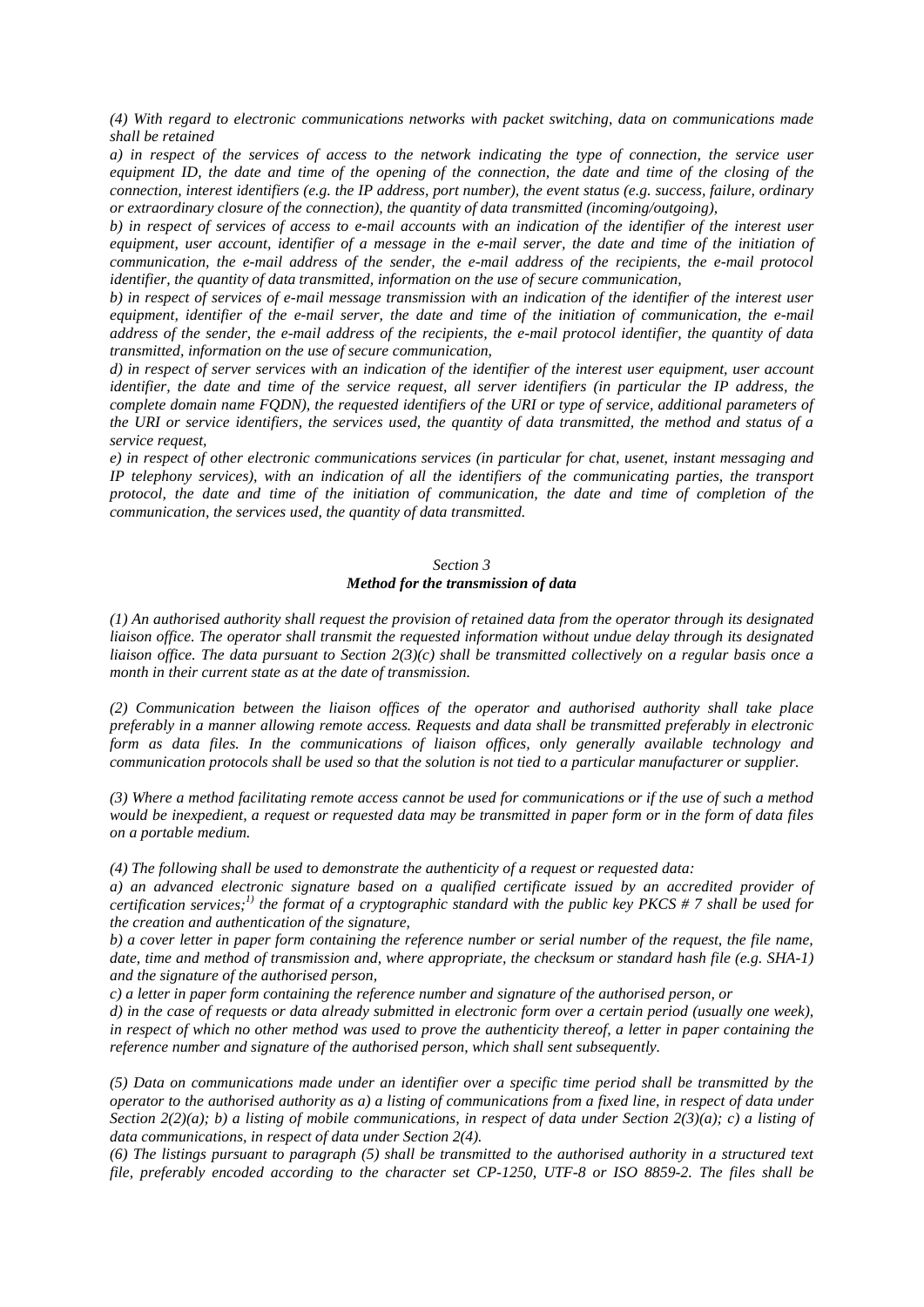*processed separately for each individual telephone number or other identifier shown in the request. The names of the files transmitted shall have a structure consistent with the naming convention referred to in the Schedule.* 

*(7) The file shall open with a single head and shall have a rigid structure provided for the particular type of network or service or the type of request. Each line in the file shall be ordered chronologically, unless another classification parameter is specified in the request. A listing pursuant to paragraph (5) shall be concluded on the last line with the word "End".* 

*(8) In each line, individual data shall be separated by a semicolon (code 0059 of the character set) or a tabulator (code 0009 of the character set); the final datum shall end with the CRLF character (codes 0013 and 0010 of the character set). Should any of the data not be requested, or should any data demonstrably not be ascertainable from the technology used, their place in the structure shall be left blank.* 

*(9) In respect of data consisting of multiple values, the individual values shall be separated by the "|" character (code 0166 of the character set). If the data transmitted include a character identical to any of the above separators or the "\" character (code 0092 of the character set), the "\" character shall be prepended before that character (for example, "\;", "\CR\LF", "\\").* 

*(10) In justified cases and with the approval of the authorised authority and the operator, a format, structure and filename different from those defined in paragraphs (6) to (9) may be applied.* 

#### *Section 4 Periods for the retention of data*

*(1) Data shall be retained for six months, unless otherwise provided in paragraph (2).* 

*(2) The data referred to in Part 3, points 3.3.4.5 and 3.3.4.6 of the Schedule shall be retained for three months.* 

### *Section 5 Effect*

*This Decree shall enter into effect on the date of promulgation hereof, apart from Section 4(2) and Part 3 of the Schedule, which shall enter into effect on 1 December 2006..* 

#### *Minister: Bérová, m.p.*

*1) Section 11 of Act No 227/2000 on electronic signatures, as amended.* 

*–––––––*

## **VI.**

#### **Question referred**

25. First, the Constitutional Court had to consider the application submitted by the applicants for it to refer a question to the European Court of Justice for a preliminary ruling in accordance with Article 234 of the EC Treaty concerning the (in)validity of the Data Retention Directive itself, since there is a significant risk that the Data Retention Directive itself, which was transposed into Czech law by means of the contested provisions and the contested Decree, is in conflict with EC law. In this respect, the Constitutional Court emphasises that, following the Czech Republic's accession to the EU (as of 1 May 2004), the constitutional norms of the Czech Republic remain the frame of reference for reviews by the Constitutional Court because the role of the Constitutional Court is to protect constitutionality (Article 83 of the Constitution of the Czech Republic) in both of its aspects, i.e. to protect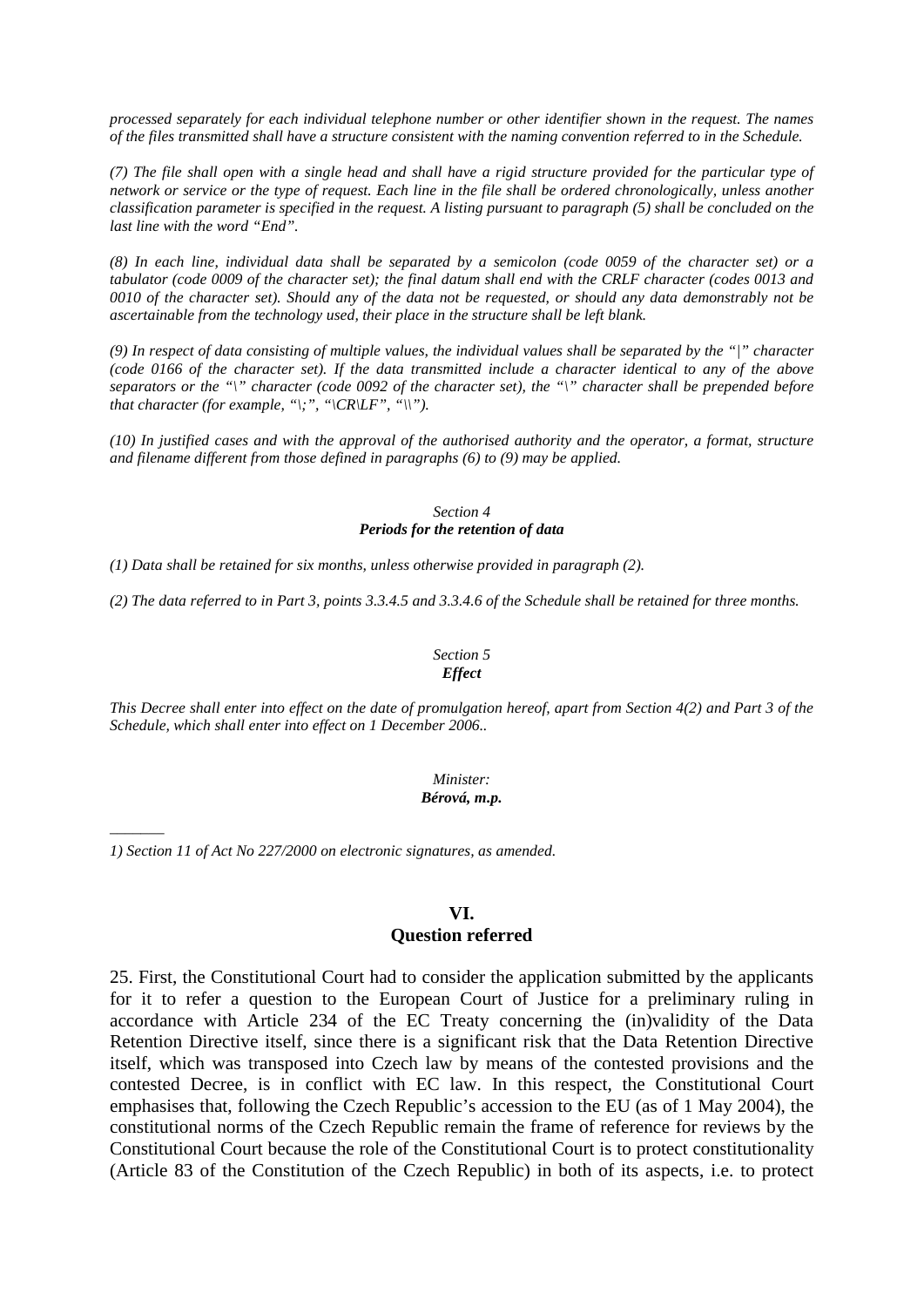objective constitutional law and subjective (i.e. fundamental) rights. Community law is not part of the constitutional architecture and therefore the Constitutional Court is not competent to interpret that law. However, the Constitutional Court cannot entirely disregard the impact of Community law on the creation, application and interpretation of national law in terms of legislation whose creation, impact and purpose is directly linked to Community law [in this respect, see Findings of the Constitutional Court Pl. ÚS 50/04 of 8 March 2006 (N 50/40 SbNU 443; 154/2006 Sb.), Pl. ÚS 36/05 of 16 January 2007 (N 8/44 SbNU 83; 57/2007 Sb.) or II. ÚS 1009/08 of 8 January 2009 (N 6/52 SbNU 57)]. Nevertheless, the content of the Data Retention Directive itself leaves the Czech Republic sufficient room to transpose it into national in a manner consistent with the Constitution as its individual provisions essentially only define the obligation to retain data. In the transposition process, the purpose pursued by the Directive must be respected; however, in specific primary and secondary legislation on the retention and handling of data, including measures to prevent data abuse, it is necessary to adhere to the constitutional standard arising from the Czech constitutional order, as interpreted by the Czech Constitutional Court. This is because the specific form of transposition (i.e. the contested provisions of primary and secondary legislation) is a manifestation of the will of the Czech legislature, which, while respecting the purpose of the Directive, could have selected from various means, yet was bound by the constitutional order in this selection.

# **VII. Terms of reference for the assessment of the application**

## *VII. A) The right to respect for private life and the right to informational self-determination*

26. Article 1(1) of the Constitution of the Czech Republic contains the normative principle of democratic rule of law. The key attribute of the constitutional concept of the rule of law and a condition for its functioning is respect for the fundamental rights and freedoms of the individual, which, as an attribute of the selected constitutional concept of the rule of law, is explicitly expressed in the cited constitutional provision. This constitutional provision is the kernel of substantively grasped legal statehood, characterised by public authority's respect for the free (autonomous) sphere of the individual, defined by fundamental rights and freedoms; as a matter of principle, public authority does not intervene in this sphere except in cases justified by conflict with other fundamental rights or constitutionally approbated public interests clearly defined by law, where it is assumed that the law anticipates intervention proportional to the objectives to be achieved and to the level to which a fundamental right or freedom is to be curtailed.

27. The concept of privacy tends to be associated most commonly with Western culture, or, more precisely, with an Anglo-American cultural concept embedded in the political philosophy of liberalism. It is a concept that apparently is not universally united in terms of its accent on the importance of privacy and the scope of what is to be protected by privacy. In different cultures, there are different ideas about the degree of privacy to which individuals are entitled and in what contexts. However, as early as 1928, Judge Brandeis wrote the following assessment of privacy in his subsequently widely cited dissent (in the case of Olmstead v US 438, 478, 1928): *"The makers of our Constitution undertook to secure conditions favourable to the pursuit of happiness (...)They conferred, as against the government, the right to be let alone – the most comprehensive of rights and the right most valued by civilised men."* And it was thus that the right to privacy, not explicitly mentioned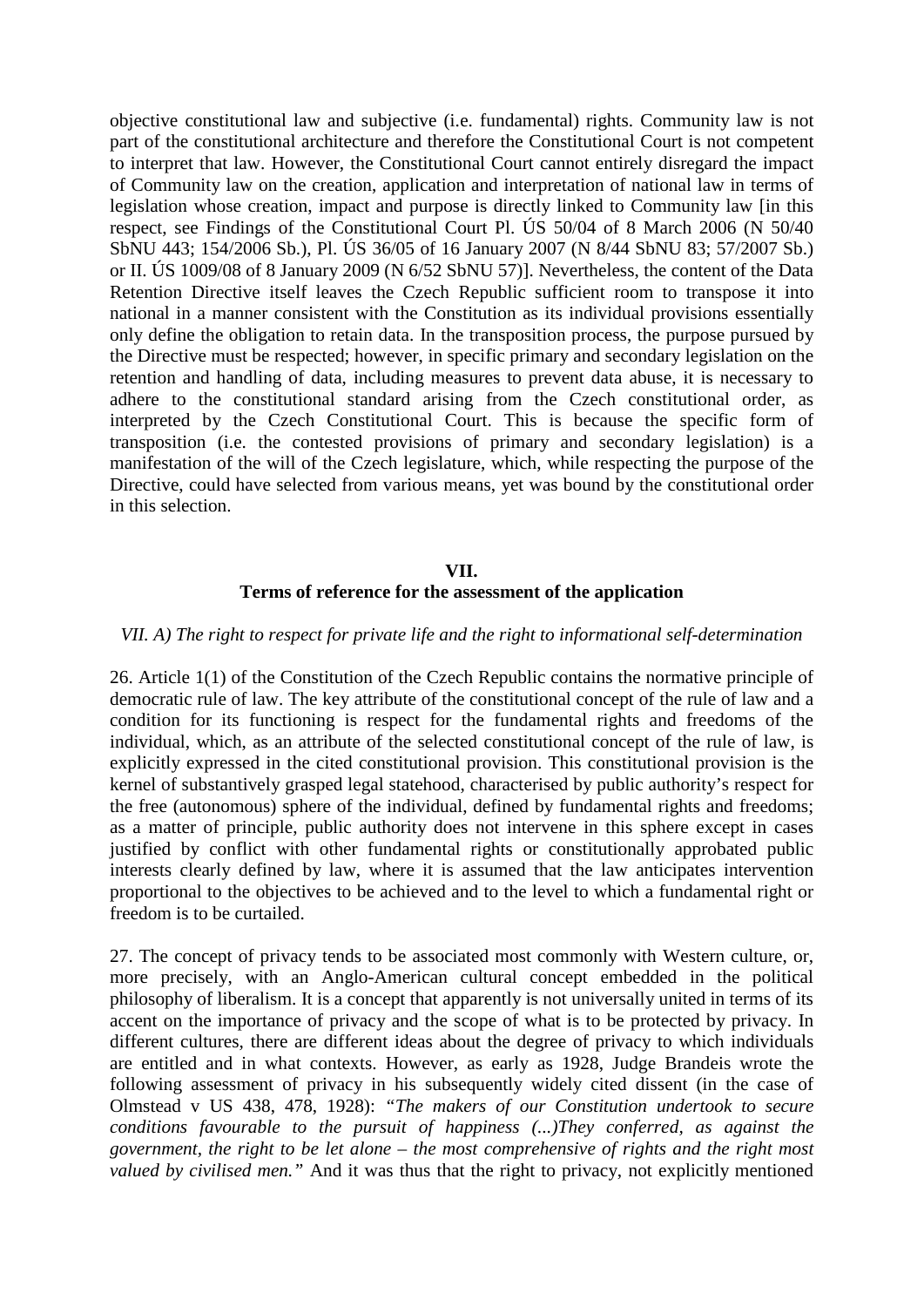by the US Constitution, gradually become a basic structural element of the Constitution, guaranteeing the autonomy of the individual, although battles on its application are constantly and repeatedly waged within the US Supreme Court.

28. The requirement of respect for an independent way of life became, alongside the requirement of respect for one's own life, physical, psychological and spiritual integrity, personal freedom and property rights, a central entitlement, under human rights, to the autonomy of the individual, which carries formal significance for European national catalogues of human (fundamental) rights and for their future regional and universal counterparts. Yet not even Europe's original national catalogues of fundamental rights explicitly mentioned the right to privacy or private life as such, as evidenced by the texts of national constitutions from the 1940s and 1950s (e.g. the constitutions of Germany, let alone Austria, the constitution of Denmark, Finland, and of course France, as well as Ireland, Italy and other countries). The requirements of respect for privacy and the protection thereof are closely linked to the development of technical and technological capacities, which naturally increase a country's potential to compromise freedom.

29. As the Constitutional Court notes in Finding II. ÚS 2048/09 of 2 November 2009 (available in the electronic database of decisions at http://nalus.usoud.cz): "*the fundamental right to unimpeded private life enjoys very special respect and protection in liberal democratic states (Article 10(2) of the Charter).*" The primary function of the right to respect for private life is to provide space for the development and self-realisation of individual personality. In addition to the traditional definition of privacy in its spatial dimension (the protection of the home in the broader sense) and in connection with autonomous existence and the creation of social relationships uninterrupted by public authority (in marriage, family and society), the right to respect for private life includes the guarantee of self-determination in the sense of the individual's fundamental decision-making as regards his own person. In other words, the right to privacy also guarantees the right of the individual to take decisions at his own discretion as to whether, to what extent, how and under what circumstances facts and information on his personal privacy are to be made available to other entities. This is an aspect of privacy as the right to informational self-determination, explicitly guaranteed by Article 10(3) of the Charter [cf. Constitutional Court Findings IV. ÚS 23/05 of 17 July 2007 (N 111/46 SbNU 41) or I. ÚS 705/06 of 1 December 2008 (N 207/51 SbNU 577), or Decisions of the *Bundesverfassungsgericht* BVerfGE 65, 1 (*Volkszählungsurteil*) of 15 December 1983 and BVerfGE 115, 320 (*Rasterfahndungurteil II*) of 4 April 2006].

30. In the quoted decision BVerfGE 65, 1, the *Bundesverfassungsgericht*, in assessing the constitutionality of legislation on the process of collecting and retaining data for a census (*Volkszählung*), noted that in modern society, characterised by a huge increase in information and data must, the protection of the individual from the unlimited collection, retention, use and disclosure of data about his person and privacy must be provided in the context of a broader, constitutionally guaranteed right of the individual to privacy. If an individual is not guaranteed the opportunity to monitor and control the content and scope of personal data and information provided by him, which is to be disclosed, retained or used for purposes other than the original purpose, and if the individual does not have the opportunity to identify and evaluate the credibility of a potential communication partner and adapt his conduct accordingly, then his rights and freedoms are necessarily restricted, even suppressed, and therefore there can no longer be any talk of a free and democratic society. The right to informational self-determination (*informationelle Selbstbestimmung*) is thus a prerequisite not only for the free development and self-realisation of the individual in society, but also for the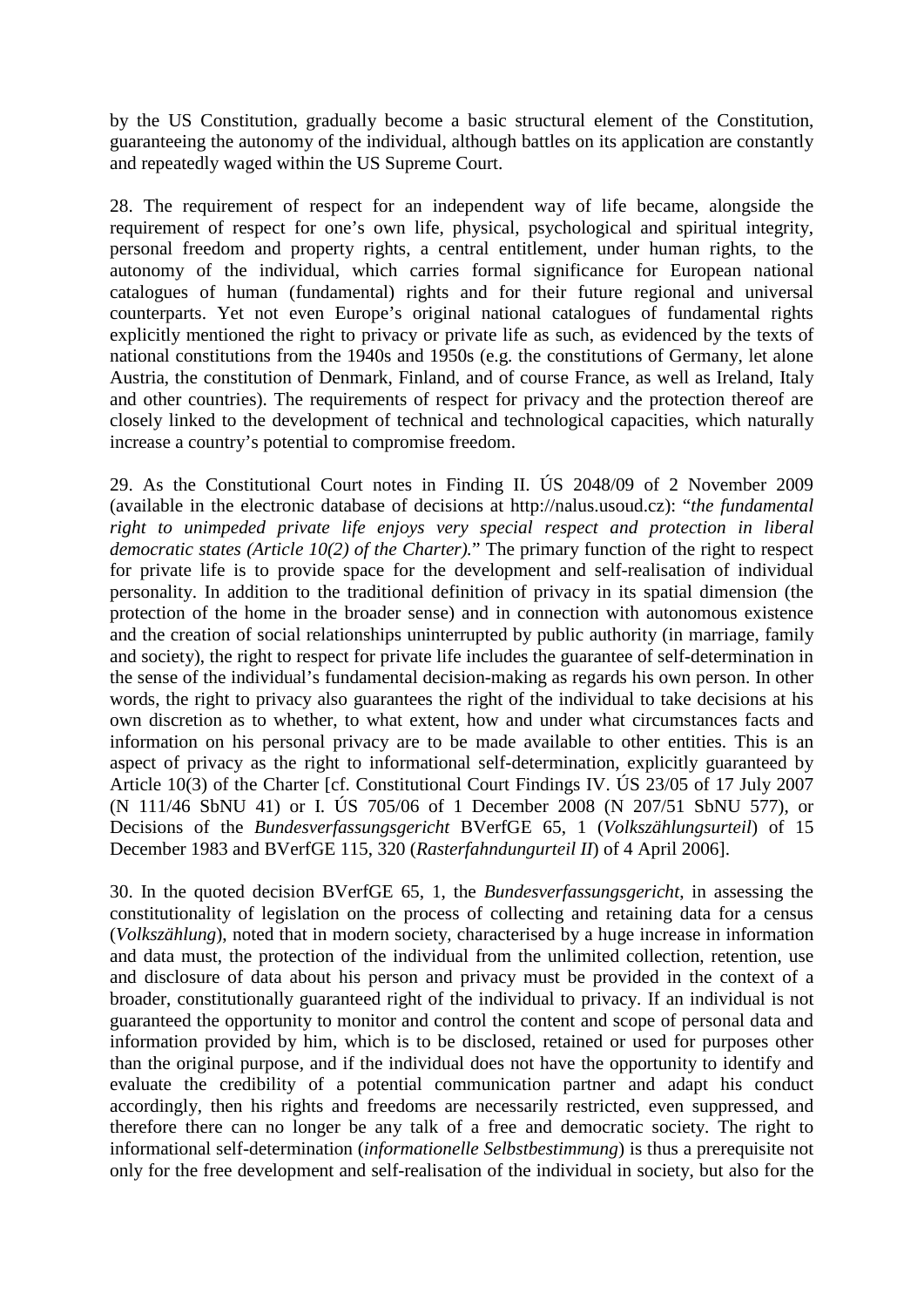establishment of a free and democratic order of communication. Put simply, in the conditions of an omniscient and omnipresent State and public authority, freedom of expression, the right to privacy and the right to free choice of behaviour and action become virtually non-existent and illusory.

31. In the Charter, the right to respect for private life is not guaranteed in one allencompassing article (as is the case with Article 8 of the Convention). On the contrary, the protection of an individual's private sphere is spread out over the Charter and supplemented by other aspects of the right to privacy, declared at various places in the Charter (e.g. Article 7(1) and Articles 10, 12 and 13 of the Charter). Similarly, the right to informational selfdetermination can be inferred from Article 10(3) of the Charter, guaranteeing the individual the right to protection from the unauthorised collection, disclosure or other misuse of his personal data, in conjunction with Article 13 of the Charter, protecting the confidentiality of correspondence and the secrecy of messages conveyed, whether kept privately or sent by post, transmitted by telephone, telegraph or other similar device, or by other means. However, this "fragmentation" of the legal regulation of individual aspects of the individual's private sphere cannot be overstated; in the Charter, the list of what is to be subsumed under the "umbrella" of the right to privacy and to private life cannot be considered exhaustive and final. In the interpretation of individual fundamental rights capturing the right of privacy in its various dimensions, as set out by the Charter, it is necessary to respect the purpose of the commonly understood and dynamically evolving right to privacy as such, i.e. the right to private life must be considered in its contemporary entirety. Therefore, the right to informational selfdetermination, guaranteed by Article 10(3) and Article 13 of the Charter, should also be interpreted in particular in connection with the rights guaranteed by Articles 7, 8, 10 and 12 of the Charter. By its nature and importance, the right to informational self-determination is one of the fundamental human rights and freedoms because, along with personal freedom, freedom in a spatial dimension (the home), freedom of communication and, no doubt, other constitutionally guaranteed fundamental rights, it shapes the individual's personal sphere, the individual integrity of which, as a prerequisite for the dignified existence of the individual and the development of human life in general, must be respected and rigorously protected; therefore, the respect and protection of this sphere is quite rightly guaranteed by the constitutional order because (considered from a somewhat different angle) it is an expression of respect for the rights and freedoms of man and the citizen (Article 1 of the Czech Constitution).

32. It clearly follows from the settled case-law of the Constitutional Court, particularly in relation to the interception of telephone calls, that the protection of the right to respect for private life, in the form of the right to informational self-determination within the meaning of Article 10(3) and Article 13 of the Charter, applies not only to the actual content of messages conveyed by telephone, but also to data on the numbers dialled, the dates and times of calls, their duration, and, in the case of mobile telephony, the base stations used to make the call [cf. e.g. Finding II. ÚS 502/2000 of 22 January 2001 (N 11/21 SbNU 83) – "*The privacy of every person is worthy of fundamental (constitutional) protection not only in relation to the actual content of messages conveyed, but also in relation to the data mentioned above. It is therefore clear that Article 13 of the Charter also establishes the protection of the secrecy of numbers dialled and other related information, such as the date and time of the call, its duration, and, in the case of mobile telephone calls, a specification of the base stations used to make the call. (...) such data are an integral part of communication made by telephone" –* or the similar Findings IV. ÚS 78/01 of 27 August 2001 (N 123/23 SbNU 197), I. ÚS 191/05 of 13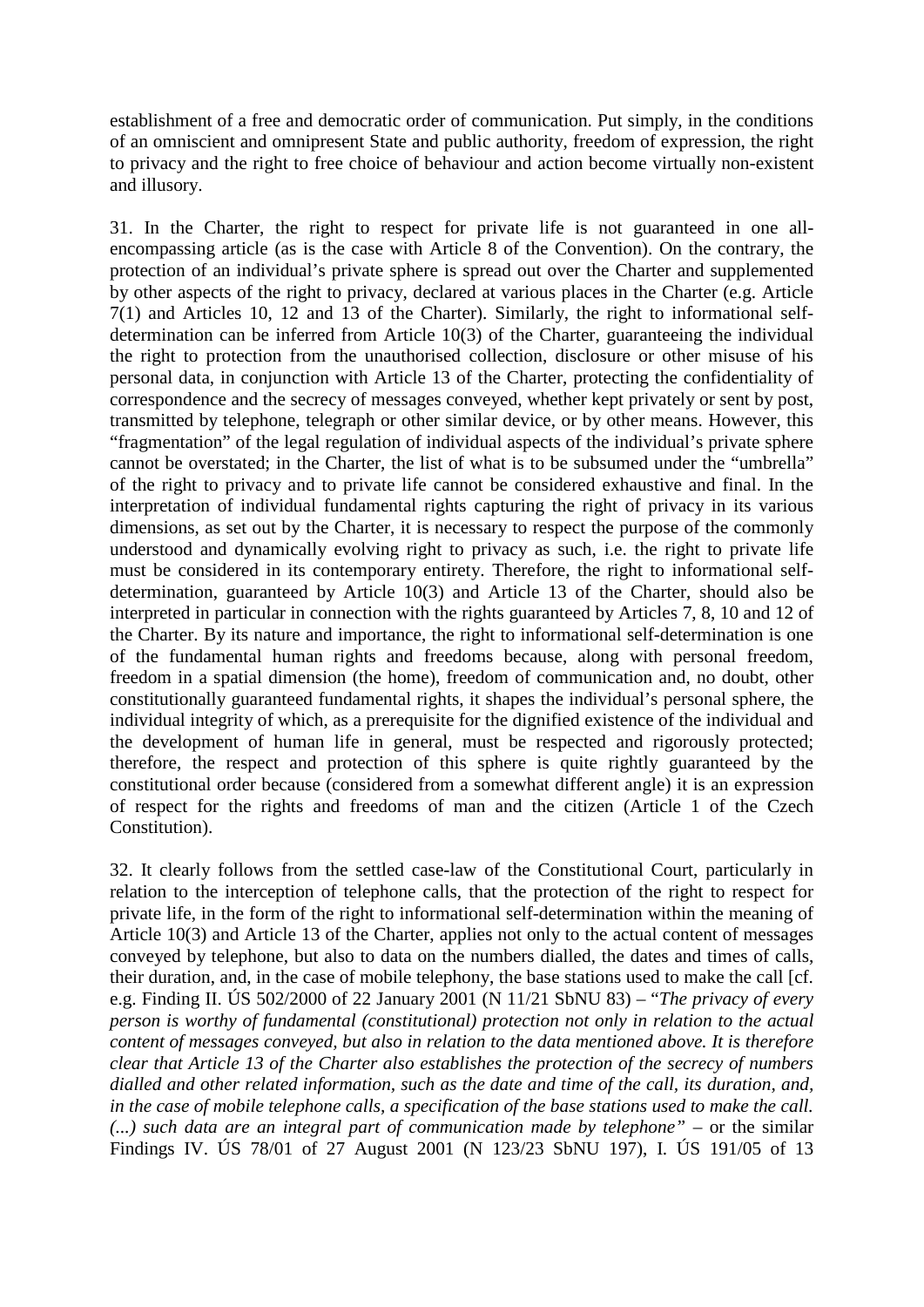September 2006 (N 161/42 SbNU 327) and II. ÚS 789/06 of 27 September 2007 (N 150/46 SbNU 489)].

33. In the cited findings, the Constitutional Court also referred to ECHR case-law [in particular the decision in *Malone versus UK* (No 8691/79 of 2 August 1984)], which, from Article 8 of the Convention, guaranteeing the right to respect for private and family life, the home and correspondence, inferred the right to informational self-determination, emphasising repeatedly that collecting and retaining data on an individual's private life falls under the purview of Article 8 of the Convention because the word "private life" should not be interpreted restrictively. This facet of the right to privacy thus also encompasses the right to protection from surveillance, monitoring and harassment by public authority, even in public areas or in publicly accessible places. In addition, there is no fundamental reason allowing professional, business or social activities to be excluded from the concept of private life [cf. the judgment in Niemietz versus Germany (No 13710/88) of 16 December 1992]. As noted by the ECHR, this broad interpretation of the term "private life" is in conformity with the Convention for the Protection of Individuals with Regard to Automatic Processing of Personal Data (prepared by the Council of Europe as at 28 January 1981, in force in the Czech Republic as of 1 November 2001, published under number 115/2001 in the Collection of International Treaties), the purpose of which is "*to secure in the territory of each Party for every individual (...) respect for his rights and fundamental freedoms, and in particular his right to privacy, with regard to automatic processing of personal data relating to him" (Article 1), where such data are defined as "any information relating to an identified or identifiable individual" (Article 2)* [cf. the judgment in Amman versus Switzerland (No 27798/95) of 16 February 2000 and the case-law cited therein].

34. In its case-law on the right to respect for private life under Article 8 of the Convention, the ECHR indicated that interference in the privacy of individuals includes interventions in the form of data verification, the content of mail and the interception of telephone calls [cf. the judgment in *Klass and others versus Germany* (No 5029/71) of 6 September 1978, the judgment in *Leander versus Sweden* (No 9248/81) of 26 March 1987, the judgment in *Kruslin versus France* (No 11801/85) of 24 April 1990, and the judgment in *Kopp versus Switzerland* (No 23224/94) of 25 March 1998], the identifying of the telephone numbers of callers [cf. the judgment in *P G and J H versus UK* (No 44787/98) of 25 September 2001], the identifying of data about telephone connections (cf. the cited judgment in *Amman versus Switzerland*) and the retention of data on the DNA of individuals in databases of accused persons [cf. the judgment in *S and Marper versus UK* (No 30562/04 and 30566/04) of 4 December 2008]. In the judgment in *Rotaru versus Romania* (No 28341/95) of 4 May 2000, the ECHR concluded, by reference to the right to private life as manifested in the form of the right to informational self-determination, that the State had the positive obligation to destroy data that had been collected and processed on a person from his private sphere.

35. A similar approach is taken in the case-law of foreign constitutional courts. For example, Germany's *Bundesverfassungsgericht, via* the right to informational self-determination, guarantees the protection not only of the content of communications, but also of the external circumstances under which they take place, i.e. the location, time, participants, type and method of communication, because knowledge of the circumstances underlying communications may, in conjunction with other data, indicate the content of communication and may make it possible, subject to exploration and analysis of such data, to draw up individual profiles of the participants in the communication [cf. e.g. the judgments of 27 July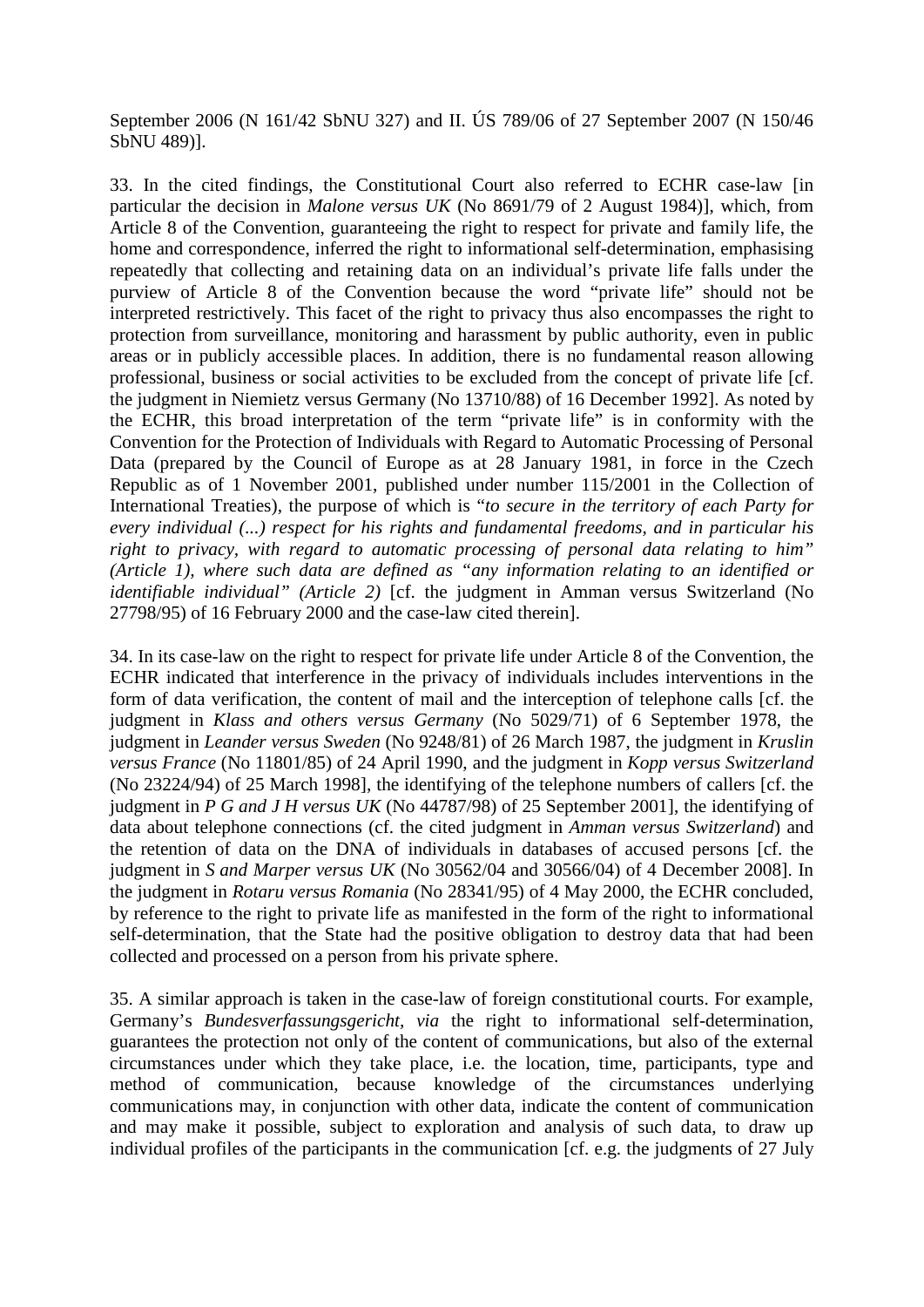2005, BVerfGE 113, 348 (*Vorbeugende Telekommunikationsüberwachung*) and 27 February 2008, BVerfGE 120, 274 (*Grundrecht auf Computerschutz*).

## *VII. B) The admissibility of interference with the right to informational self-determination*

36. Protection from security threats and the need to ensure the availability of data for the prevention, detection, investigation and prosecution of serious criminal offences by public authorities are commonly cited as a primary goal of legal regulation concerning the blanket and preventive collection and retention of traffic and location data on electronic communications. As the Constitutional Court repeatedly stressed in the past, the prosecution of criminal offences and the punishment of offenders is constitutionally approbated by the public interest, the essence of which is the transfer of responsibility for prosecuting the most serious violations of fundamental rights and freedoms by natural persons and legal persons to the State. Where criminal law facilitates the realisation of the public interest in prosecuting crimes by means of robust tools, the use of which results in severe restrictions on personal integrity and fundamental rights and freedoms of the individual, constitutional limits must be respected in their application. The restriction of personal integrity and personal privacy (i.e. the breaking of respect for them) by public authority may therefore only occur in exceptional circumstances necessitated in a democratic society, provided that the objective pursued by the public interest cannot be achieved otherwise and if this is acceptable in terms of the legal existence and observance of effective and specific guarantees against arbitrariness. Essential prerequisites of a fair trial require an individual to be endowed with sufficient guarantees and safeguards against possible abuse of power by public authorities. Those necessary guarantees consist of the corresponding legislation and the existence of effective monitoring of observance thereof, primarily comprising checks on the most intensive interferences with fundamental rights and freedoms of individuals by an independent and impartial court, because it is the duty of the courts to ensure the protection of the fundamental rights and freedoms of individuals (Article 4 of the Constitution of the Czech Republic) [cf. Findings I. ÚS 631/05 of 7 November 2006 (N 205/43 SbNU 289) and Pl. ÚS 3/09 of 8 June 2010 (219/2010 Sb., available in the electronic database of decisions at http://nalus.usoud.cz)].

37. In its case-law, the Constitutional Court defined in more detail the fulfilment of the conditions outlined above when considering the admissibility of a public authority's interference with the privacy of the individual through the use of telecommunications interception [cf. e.g. the cited Findings II. ÚS 502/2000, IV. ÚS 78/01, I. ÚS 191/05, and Finding I. ÚS 3038/07 of 29 February 2008 (N 46/48 SbNU 549)]. Interference with the individual's fundamental right to privacy, in the form of the right to informational selfdetermination within the meaning of Article 10(3) and Article 13 of the Charter, in order to prevent and protect against criminal activity is thus possible only through mandatory legislation which, above all, must comply with the demands arising from the rule of law and which meets the requirements of the proportionality test, where, in cases of conflict between fundamental rights and freedoms and the public interest, or other fundamental rights and freedoms, the purpose (aim) of such interference in relation to the means used must be assessed; the benchmark for this assessment is the principle of proportionality (in the broader sense). Such legislation must be precise and clear in its formulation and predictable enough to provide potentially affected individuals with sufficient information about the circumstances and conditions under which a public authority is entitled to interference with their privacy, so that, where appropriate, they can adjust their behaviour so as not to come into conflict with such restrictive provisions. The powers granted to the competent authorities, and the method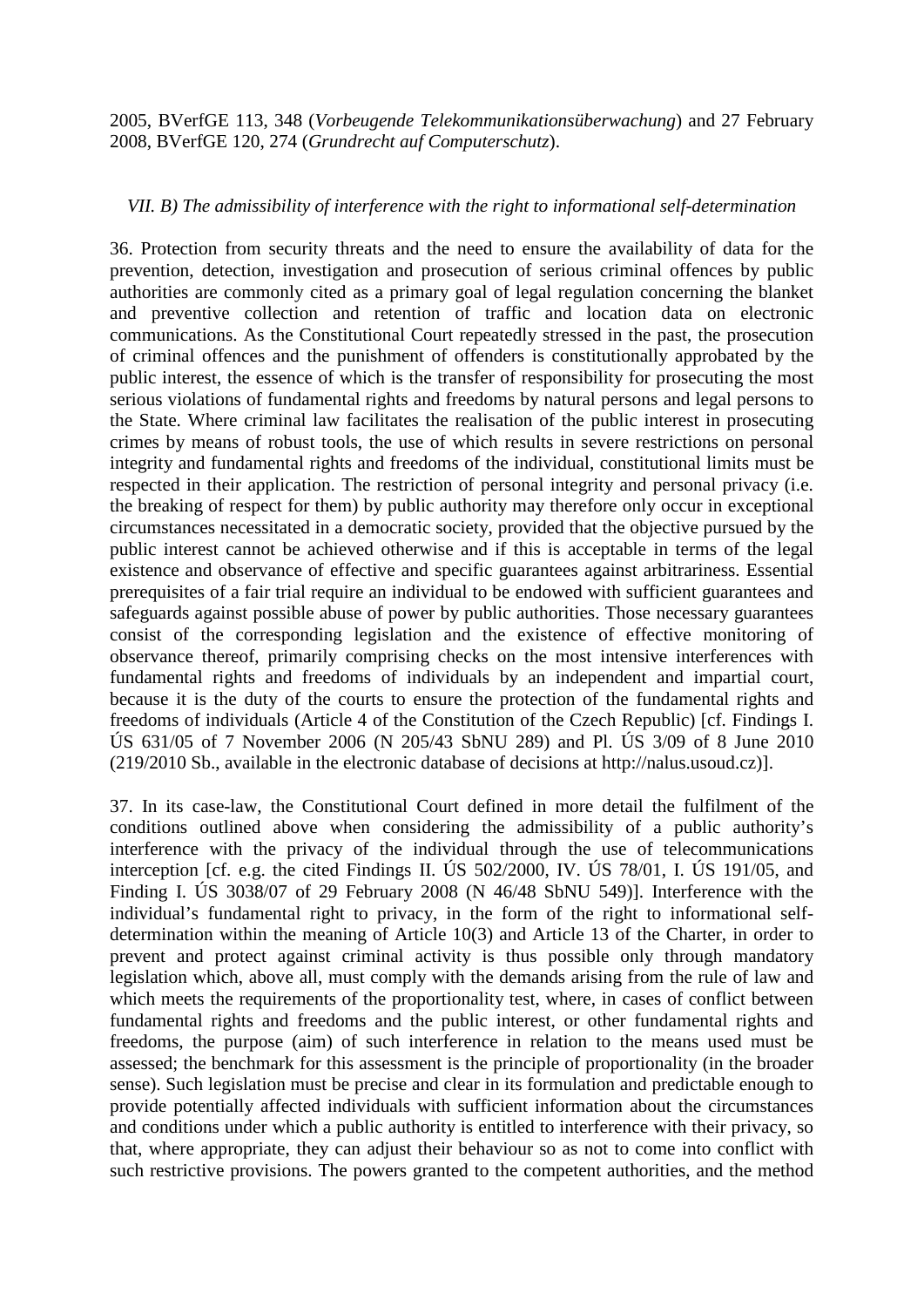and rules for exercise thereof so that individuals are given protection against arbitrary interference, must be strictly defined. An assessment of the admissibility of interference from the perspective of the principle of proportionality (in the broader sense) encompasses three criteria. The first of these is an assessment of the capability of complying with the purpose (or expediency); it is ascertained whether a particular action is capable of achieving the intended objective of protecting another fundamental right or public good. Then there is an assessment of need, examining whether the means selected is the means most considerate in relation to the fundamental right. Finally, adequacy (in the stricter sense) is examined, i.e. whether the loss incurred in respect of a fundamental right is proportionate to the intended objective. This means that the negative ramifications of measures restricting fundamental human rights and freedoms must not, in the case of a conflict between a fundamental right or freedom and the public interest, outweigh the positives representing the public interest in these measures [cf. Finding Pl. ÚS 3/02 of 13 August 2002 (N 105/27 SbNU 177; 405/2002 Sb.)].

38. An essential requirement for the judicial protection of fundamental rights, in the event of the application of criminal-law instruments restricting the fundamental rights and freedoms of the individual, lies, in particular, in the issue of a court order and its sufficient justification. This must correspond to the requirements of the law and, especially, the constitutional principles on which the law is based, or which limit its interpretation, as the application of such provisions constitutes particularly serious interference with the fundamental rights and freedoms of any individual. "*A court order for the interception and recording of telecommunications traffic may be issued only in duly instituted criminal proceedings for legally classified criminal activity, and must be supported by relevant indications, from which a reasonable suspicion of such crime can be inferred. An order must be individualised to a specific person using a telephone station. Finally, an order must at least specify which facts relevant to criminal proceedings are to be ascertained, and from what this has been derived*" [cf. the cited Findings of the Constitutional Court II. ÚS 789/06 and I. ÚS 3038/07).

39. A similar approach is applied by the ECHR in its case-law. Therefore, the ECHR, in accordance with Article 8(2) of the Convention, which defines the constitutional limits of restrictions on fundamental rights and freedoms of individuals guaranteed by Article 8(1) of the Convention, considers as a matter of priority, in each case, whether the alleged interference with or restriction on fundamental rights or freedoms can be subsumed under the scope of protection offered by Article 8 of the Convention. If it can, whether the alleged interference with the right to privacy by a public authority was made in accordance with the law, which must be accessible and sufficiently foreseeable, i.e. expressed with a high degree of accuracy so as to allow individuals, if necessary, to regulate their behaviour (cf. *Malone versus UK*, *Amman versus Switzerland* and *Rotaru versus Romania*). The level of accuracy required by national legislation, which cannot be prepared for all eventualities, depends to a large extent on the content of the text examined, on the area to be covered, and on the number and status of persons to whom it is addressed [*Hassan and Tchaouch versus Bulgaria* (No 30985/96, 39023/97 of 26 October 2000]. Interference with fundamental rights or freedoms guaranteed by Article 8(1) of the Convention must, within the meaning of Article 8(2) of the Convention, also be necessary in a democratic society, pursue an objective approbated by the Convention (e.g. the protection of human life or health, national and public security, the protection of the rights and freedoms of others or morals, the prevention of disorder or crime, or an interest in the economic prosperity of the country), which must be relevant and duly justified. In order for statutory provisions to be assessed as conforming to the Convention, they must, within the meaning of Article 13 of the Convention, also provide adequate protection from arbitrariness and, consequently, define with sufficient clarity the scope and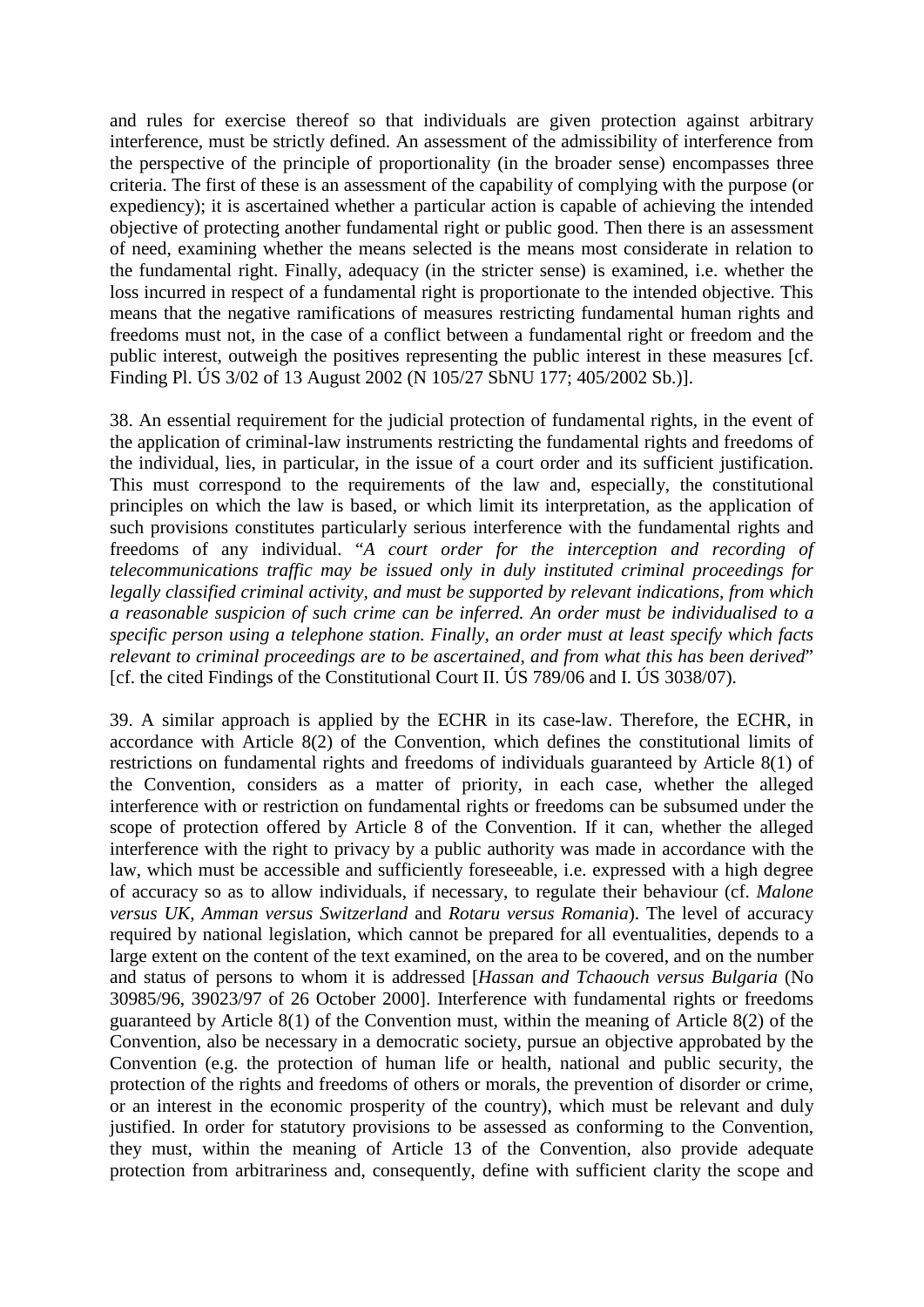manner for the exercise of powers conferred on the competent authorities (cf. *Kruslin versus France* and *S and Marper versus UK*). In other words, the actions constituting obvious interference with the fundamental right to private life must not be outside the realm of any direct (preventive or post-) judicial control [cf. the judgment in *Camenzind versus Switzerland*  (No 21353/93) of 16 December 1997].

40. The requirements of legislation facilitating interference with the right to private life, as mentioned by the ECHR, are defined in more detail in the above-mentioned judgments, in which it assessed the validity of such interference by public authorities through the interception of telephone calls, secret surveillance, and the collection of information and data from the private (personal) sphere of the individual. The ECHR pointed out that, first, it is necessary to establish clear and detailed rules governing the scope and application of such measures, set the minimum duration requirements, the method for retaining the information and data, their use, and third-party access thereto, and establish procedures to protect the integrity and confidentiality of data and to destroy them in such a way that individuals are given sufficient guarantees that their data will not be subject to the risk of abuse and arbitrariness. The need to wield such guarantees is even greater as regards the protection of personal data subjected to automatic processing, particularly if these data are used for police objectives or in a situation where the available technology is becoming increasingly sophisticated. National law must, in particular, ensure that collected data are genuinely relevant and not excessive in relation to the purpose for which they were secured, and that they are kept in a form which enables the identification of persons for a period not exceeding the necessary extent to achieve the purpose for which they were secured [cf. the Preamble and Article 5 of the Convention on Data Protection and Principle 7 of Recommendation No R(87)15 of the Committee of Ministers of 17 September 1987 relating to the regulation and use of personal data in the police sector, cited according to the judgment in *Weber and Saravia versus Germany* (No 54934/00) of 29 June 2006 and *Liberty and others versus UK* (No 58243/00) of 1 July 2008].

## **VIII. Actual review**

### *VIII. A) Data retention*

41. As mentioned above by the Constitutional Court, the contested provisions of Section 97(3) and (4) became part of Act No 127/2005 on electronic communications on the basis of Act No 247/2008 amending Act No 127/2005 on electronic communications and amending certain related laws (the Electronic Communications Act), as amended. According to the explanatory memorandum, this amendment was adopted to transpose "certain articles" of Directive 2006/24/EC of the European Parliament and of the Council of 15 March 2006 on the retention of data generated or processed in connection with the provision of publicly available electronic communications services or of public communications networks and amending Directive 2002/58/EC "*which had not previously been implemented in Czech law, or have been implemented only partially (as) the Data Retention Directive has already been transposed in the Czech Republic (...). In some respects, legislation in force is broader than that contained in the Data Retention Directive.*" The issue of the retention of traffic and location data has been regulated, in a modified form, in the Czech legal system since the adoption of Act No 127/2005 on electronic communications, with effect as of 1 May 2005, and since the adoption of the contested Decree of the Ministry of Informatics No 485/2005 on the scope of traffic and location data, the period of retention thereof, and the form and method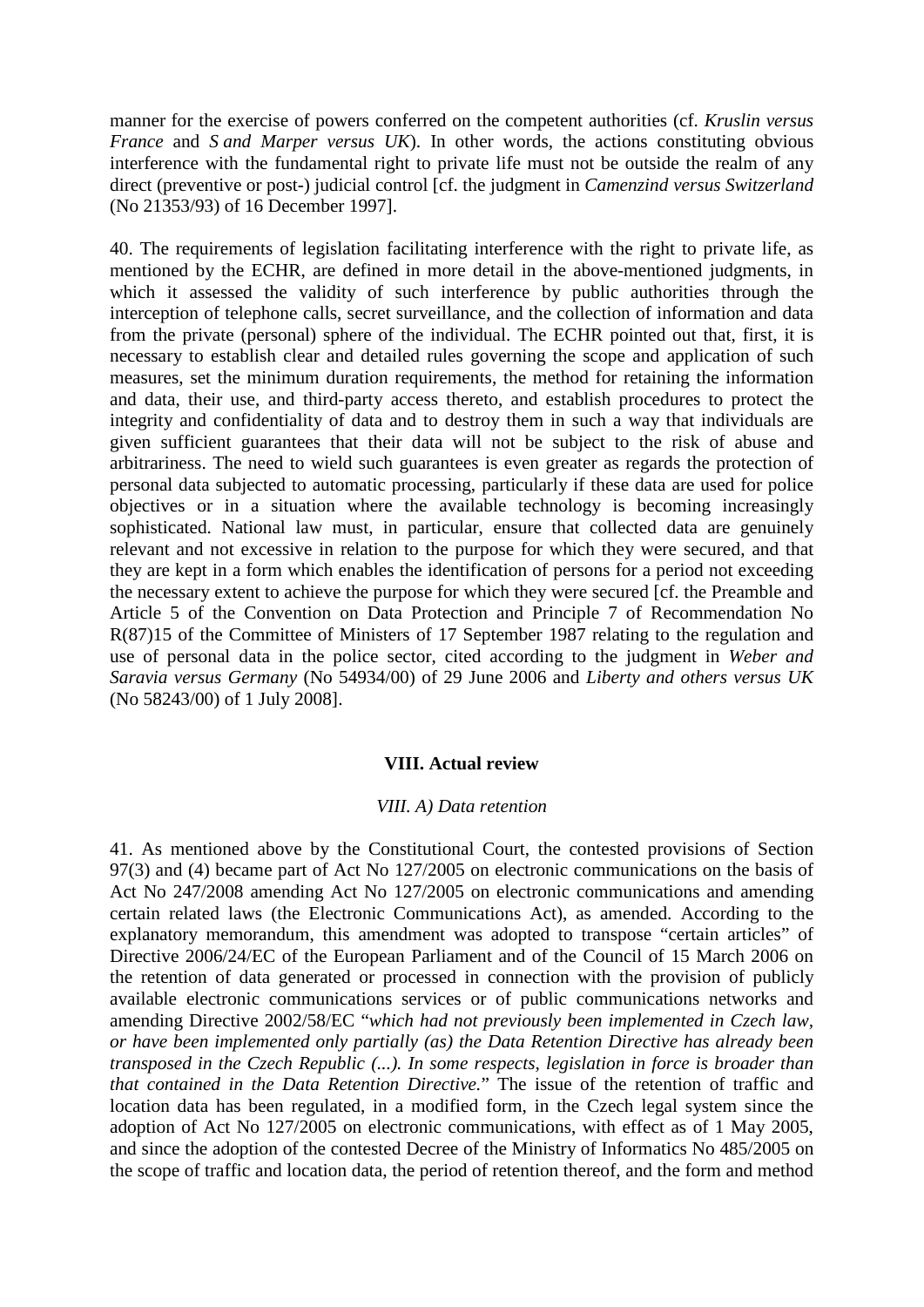of transmission thereof to bodies authorised to use them, with effect as of 15 December 2005. At that time, the EU was still preparing the Data Retention Directive. Therefore, it was effectively implemented in the Czech Republic in advance, and the actual wording of the contested provisions, pursuant to the requirements of the Data Retention Directive, merely serve to clarify the obligation to retain traffic and location data and to provide such data to authorised bodies promptly upon request. Nevertheless, the contested Decree of the Ministry of Informatics, despite this fact, has not been amended, resulting in a situation where the scope of the data retained, as regulated by the contested legislation, remains clearly above the framework of the scope anticipated by the Data Retention Directive.

42. According to the contested Section 97(3), first and second sentences, of the Electronic Communications Act, a legal or natural person providing a public communications network or providing a publicly available electronic communications service shall retain traffic and location data which are generated or processed in the provision of its public communications networks and in the provision of its publicly available electronic communications services, including data on unsuccessful call attempts, where such data are generated or processed, and also retained or recorded. Under Section 90 of the Electronic Communications Act, traffic data means *"any data processed with a view to the transmission of a message via an electronic communications network or for the accounting thereof."* Under Section 91 of the same Act, location data means *"any data processed in an electronic communications network which identify the geographic location of the terminal equipment of a user of a publicly available electronic communications service."* An implementing regulation, i.e. the contested Decree No 485/2005, should define the specific nature and scope of traffic and location data, the period of retention thereof, and the form and method of transmission thereof to bodies authorised to use them under Section 97(4).

43. Specifically with fixed telephony and mobile communications, operators are obliged to collect virtually all available data on calls made and (if recorded) on unsuccessful call attempts (typically a "ring"). In particular, these are data of on the underlying form of communication, on the telephone numbers of the caller and the person called, on the date and time of communication commencement and termination, a specification of the base station providing the call at the moment of connection, the identification of prepaid telephone cards, public payphones, and, in the case of mobile communications, also data on the unique code used to identify each mobile telephone used in the GSM network (IMEI), its location and movement, even in the absence of any communication (it is enough for the mobile telephone to be switched on) the numbers of recharging coupons and the matching thereof with the number recharged, the link between a mobile device and any SIM cards inserted, etc. An even greater volume and scope of data which, according to the contested legislation, must be retained exists in relation to public networks functioning on the principle of packet switching and services, most typically the Internet. If applied, the contested legislation requires the retention of data primarily concerning access to the network (e.g. the time, place and length of the connection, information about users and user accounts, the identifier of the computer and server accessed, the IP address, the full domain name, the volume of data transmitted, etc.), as well as data related to access to e-mail boxes and the transmission of electronic mail messages (in this case virtually all data except the content of the messages themselves, i.e. including the identification of addresses, the amount of traffic, etc., are retained). Not least, data on server and other services [e.g. the URL addresses entered, the type of request, information on the use of chat, usenet, instant messaging (e.g. ICQ) and IP telephony, including the identification of the communicating parties, the time and the services used (such as file transfer or transactions)] are retained. Beyond the scope of the Data Retention Directive, in relation to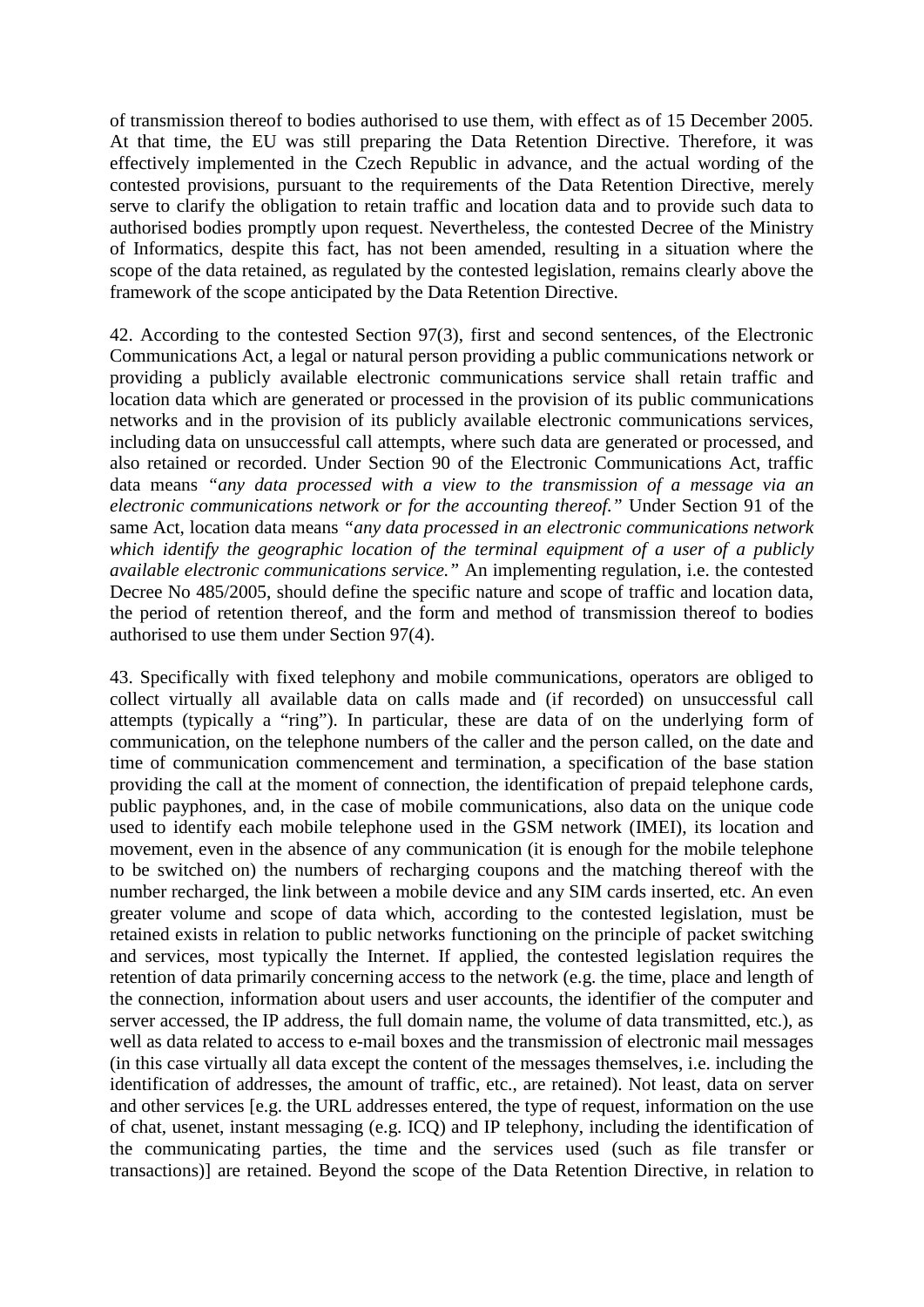Internet connections and services and e-mail communications, the quantity of data transmitted, information on the use of encryption, the method and status of requests for services and implementation thereof, as well as information on the sending of SMS messages from Internet gateways and others "interest identifiers" are monitored and retained. In the case of telephony, beyond the Data Retention Directive the contested legislation requires the retention of data on the identification of prepaid telephone cards, public payphones, the numbers of recharging coupons and the matching thereof to the number recharged, and links between a mobile device and the SIM cards inserted.

44. Although the obligation to retain traffic and location data does not apply to the content of individual communications (see Article 1(2) of the Data Retention Directive and the contested provision of Section 97(3), fourth sentence), it is possible, by combining data about users, addressees, the exact times, dates, places and forms of telecommunication connections, if monitored over an extended period of time, to compile detailed information about social or political affiliation, as well as about the personal hobbies, inclinations or weaknesses of individual persons. In the Senate's statement summarised above, the view put forward by the submitter of the bill that "*in no way can this be likened to tapping, if only because the content of individual calls or email messages is not stored*" is entirely wrong because even this basis is enough to make sufficient content-related conclusions falling within the private (personal) sphere of the individual. Based on these data, it is possible to infer, with up to 90% certainty, with whom, how often, and even at what hours an individual is in contact, who his closest acquaintances, friends or colleagues from work are, or what activities he is involved in and at what times of day [cf. a study by the Massachusetts Institute of Technology (MIT), Relationship Inference, available at http://reality.media.mit.edu/dyads.php]. The collection and retention of location and traffic data therefore also constitutes significant interference with the right to privacy and as such it is necessary, within the scope of the protection of the fundamental right to respect for private life, in the form of the right to informational selfdetermination (as defined in Article 10(3) and Article 13 of the Charter), to include not only the protection of the actual content of messages conveyed by telephone communication or communication via the so-called public networks, but also the traffic and location data about such messages.

## *VIII. B) Assessment of the contested legislation in terms of constitutional requirements*

45. Constitutional Court had to consider whether the contested legislation, which regulates the blanket and preventive collection and retention of specified traffic and location data on electronic communications ("data retention"), is consistent with the outlined constitutional requirements as regards legislation enabling interference with the fundamental rights of individuals to privacy in the form of the right to informational self-determination (as defined in Article 10(3) and Article 13 of the Charter). Furthermore, with respect to the intensity of such interference, which in this case is highlighted by the fact that it affects a huge number and unpredictable of participants in communication, as it concerns the blanket and preventive collection and retention of relevant data, it the most stringent possible benchmarks had to be imposed on the fulfilment of the above requirements. The Constitutional Court concluded that, for several reasons, the contested legislation fell far short of the constitutional requirements outlined above.

46. The contested provisions of Section 97(3), third sentence, of the Electronic Communications Act only vaguely and entirely indistinctly impose the obligation on legal or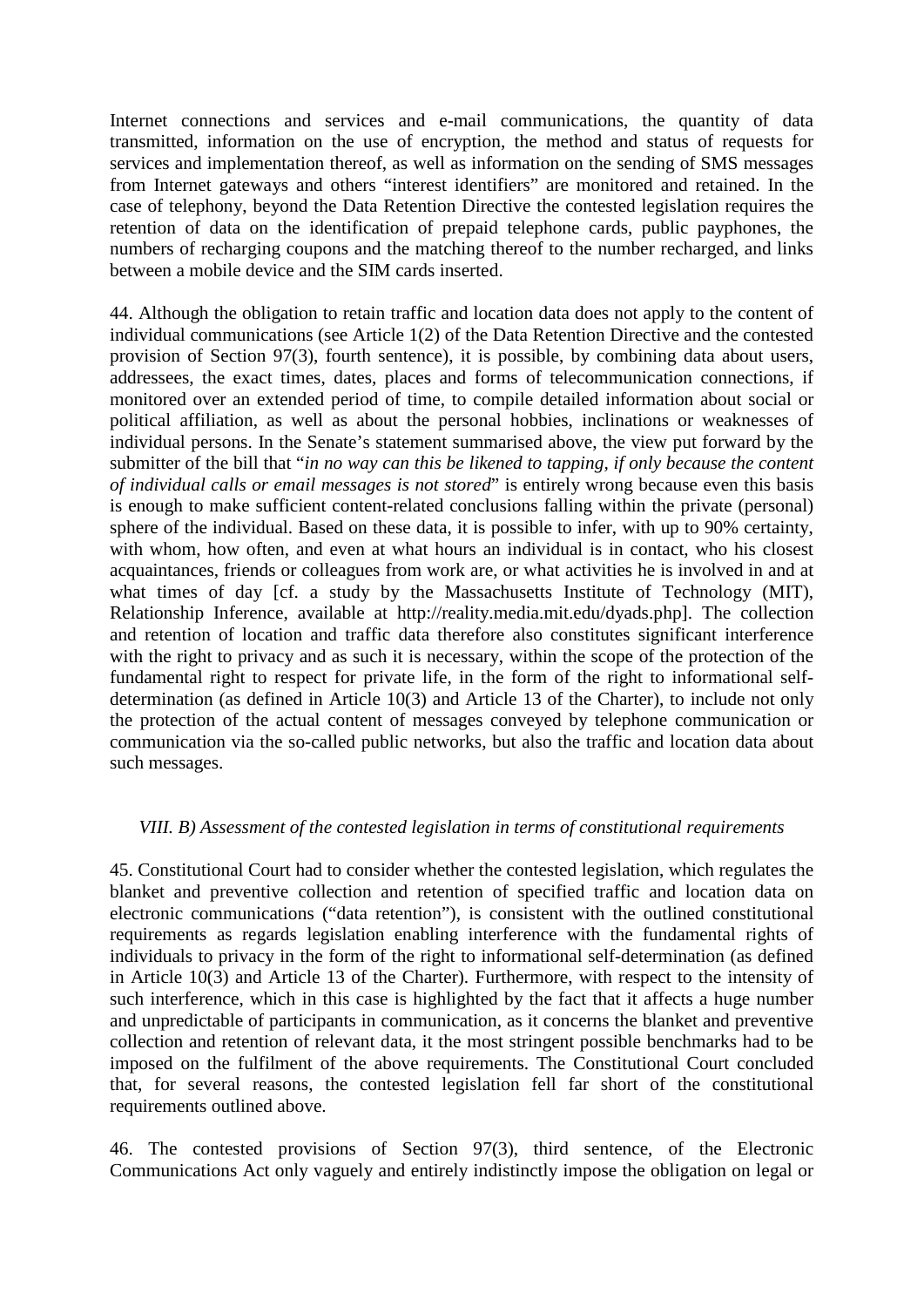natural persons retaining traffic and location data in the above range "*to provide them, on request, to authorities authorised to request them pursuant to special legislation*." Although contested Decree specifies, in Section 3, how this obligation is to be met in relation to the authorised authorities in individual cases, i.e. it defines in relatively great detail the data transmission method, the communication method (electronic), the format, the programs used, codes, etc., in the Constitutional Court's view it is not clear from the actual wording of the contested provisions of Section 97(3) of the Electronic Communications Act or from the explanatory memorandum which authorised authorities and which special legislation are specifically concerned. With regard to wording of Section 97(1) of the Electronic Communications Act, which requires legal or natural persons providing a public communications network or providing a publicly available electronic communications service to set and run, at the expense of the requesting party, interfaces at designated points on their network for the connection of terminal telecommunications equipment for the interception and recording of messages, one can only assume that the obligation to forward retained traffic and location data concerns the same authorised authorities and similar special legislation addressed to law enforcement agencies, evidently according to Section 88a of the Criminal Code, the Security Information Service, according to Sections 6 to 8a of Act No 154/1994 on the Security Information Service, and Military Intelligence, according to Sections 9 and 10 of Act No 289/2005 on Military Intelligence. The legislation thus defined, enabling large-scale interference with fundamental rights, does not meet the requirements of certainty and clarity in terms of the rule of law (see paragraph 37).

47. Nor is there a clear and precise definition of the purpose for which the traffic and location data are to be provided to authorised authorities, making it impossible to assess the contested legislation with regard to actual needs (whether it is capable of meeting the purpose or fulfilling the objective set by the Directive – see below). While the cited Data Retention Directive clearly states in Article 1(1) that it aims to harmonise Member States' provisions concerning the obligations of the providers of publicly available electronic communications services or of public communications networks with respect to the retention of traffic and location data required to identify a subscriber or registered user in order to "*ensure that the data are available for the purpose of the investigation, detection and prosecution of serious crime*" (although it does not specify what sort of crime this is), no such restriction is included in the contested legislation or the cited provisions of Section 88a(1) of the Criminal Code, governing conditions for the use of retained data for purposes of criminal proceedings. The legislature has not linked the possibility of using retained data in criminal proceedings, according to the legislation in question, to the reasonable suspicion of a serious crime. Furthermore, there is no obligation for law enforcement agencies to notify this fact to the person concerned (the person under surveillance), even subsequently. Therefore, this legislation fails to meet the requirements arising from the second step of the proportionality test, i.e. necessity in the selection of means, because it is clear from the above that the means most considerate to the fundamental right to informational self-determination has not been applied.

48. The Constitutional Court regards as inadequate and unforeseeable this method of (not) defining the range of authorised public authorities, as well as the (non-)definition of the purpose for which they are entitled to request the retained data. Although, according to the cited Section 88a(1) of the Criminal Code, the use of retained data is subject to judicial control in the form of authorisation issued by the presiding judge (and in pre-trial procedure by a judge), it was primarily the duty of the legislature to set more clearly and unambiguously the requirements and conditions for the use of retained data and the scope of application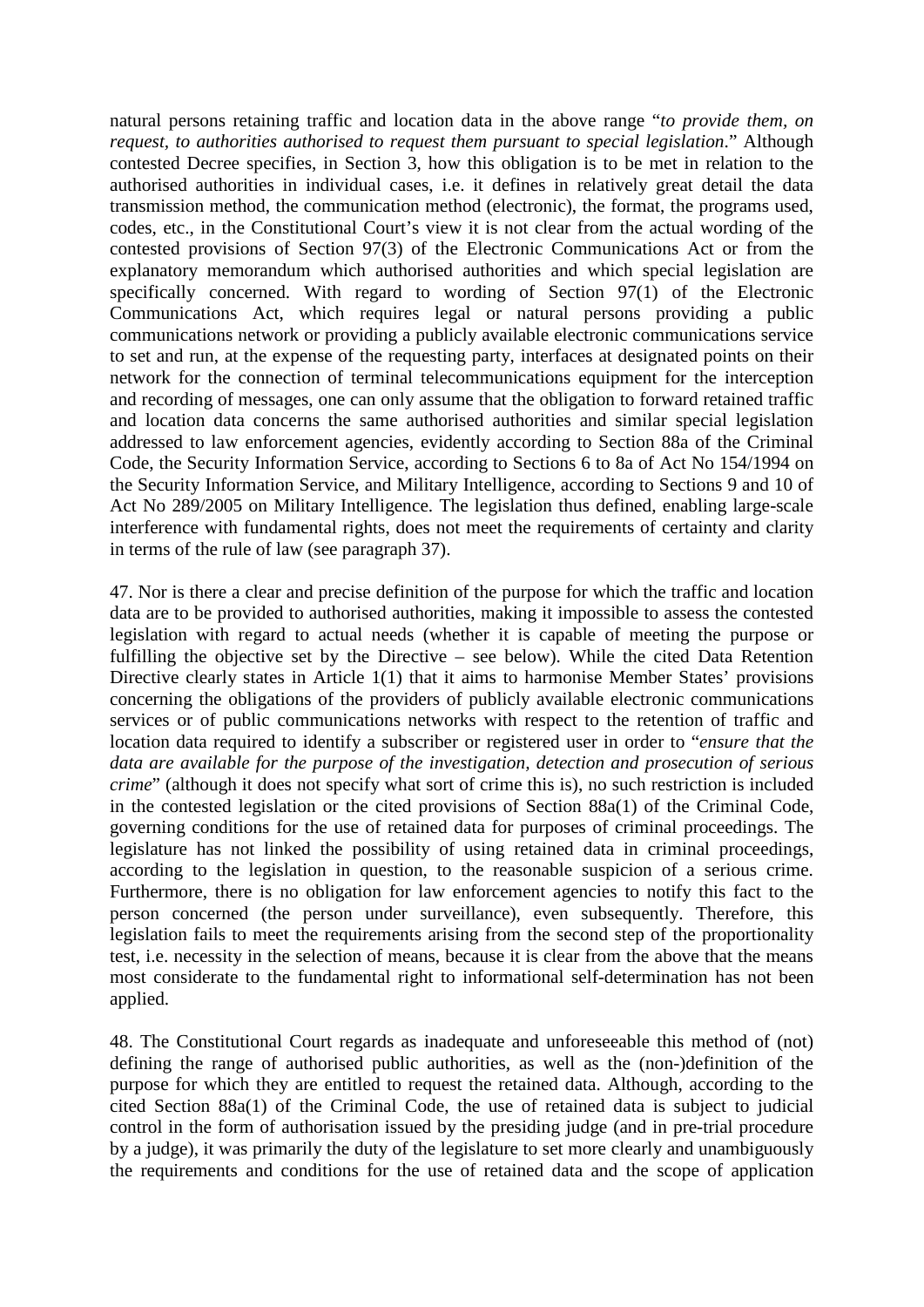thereof in the contested provisions or in the cited Section 88a(1) of the Criminal Code, rather than the completely vague definition of conditions for the use of data retained "*on the realisation of telecommunications traffic" in order to "clarify facts relevant to criminal proceedings*". In particular, it is necessary, in view of the seriousness and the degree of interference with the fundamental right of individuals to privacy in the form of the right to informational self-determination (as defined in Article 10(3) and Article 13 of the Charter), setting out the use of retained data, for the legislature to limit opportunities for the use of retained data solely for the purposes of criminal proceedings concerning particularly serious crimes, and even then only in cases where it is impossible to achieve the objective pursued by other means. Moreover, this is anticipated not only by the Data Retention Directive, but also by Section 88(1) of the Criminal Code, governing conditions under which the interception and recording of telecommunications traffic may be ordered ("*if criminal proceedings are held in respect of a particularly serious crime*"), from which the provisions of Section 88a of the Criminal Code as a whole (despite the legal opinions of the Constitutional Court contained in the cited Findings II. ÚS 502/2000 and IV. ÚS 78/01) derogates entirely without reason, instead laying down provisions which clearly contrast with the Constitutional Court's opinions.

49. The absence of proper legislation (i.e. legislation conforming to the Constitution), as is clear from statistical data, results in practice in a situation where this instrument, in the form of requests for and the use of retained data (including data on calls not connected, which are not covered by the Criminal Code), is used (and abused) by law enforcement agencies even for the purposes of investigating petty (less serious) crime. For example, according to the "*Report on the Security Situation in the Czech Republic 2008*", a total of 343,799 crimes were detected in the Czech Republic, of which 127,906 were solved. In the same period, the number of requests for traffic and location data by authorised public authorities came to 131,560 [cf. the European Commission's report "*The Evaluation of Directive 2006/24/EC and National Measures to Combat the Criminal Misuse and Anonymous Use of Electronic Data*", which sought official figures from the Czech Republic - the responses by representatives of the Czech Republic to the questions in the questionnaire of 30 September 2009 are available at http://www.dataretention2010.net/docs.jsp). Consequently, and not only for the period from January to October 2009, unofficial figures indicate that requests for location and traffic data were made in 121,839 cases (cf. Herczeg, J: *Ústavněprávní limity monitoringu telekomunikačního provozu: konflikt mezi bezpečností a svobodou*, Bulletin advokacie 5/2010, p. 29).

50. In the Constitutional Court's view, the legislation contested by the applicants also quite inadequately (if at all) establishes clear and detailed rules laying down minimum requirements designed to keep retained data secure, in particular by preventing third-party access and setting out procedures to protect the integrity and confidentiality of data, as well as data destruction procedures. The contested legislation should also be criticised for failing to provide the individuals concerned with sufficient guarantees that their data would not be at risk of abuse and arbitrariness. Today, the need for such guarantees is all the more urgent for individuals in the present case concerning the blanket and preventive collection and retention of data in electronic communications of individuals because the enormous development and occurrence of new, more complex information technologies, systems and means of communication inevitably leads to a smooth shift in the boundaries between private and public space in favour of the latter. This is because, in the virtual space of information technology and electronic communications ("cyberspace"), thousands – even millions – of pieces of data and information are collected and effectively made available every minute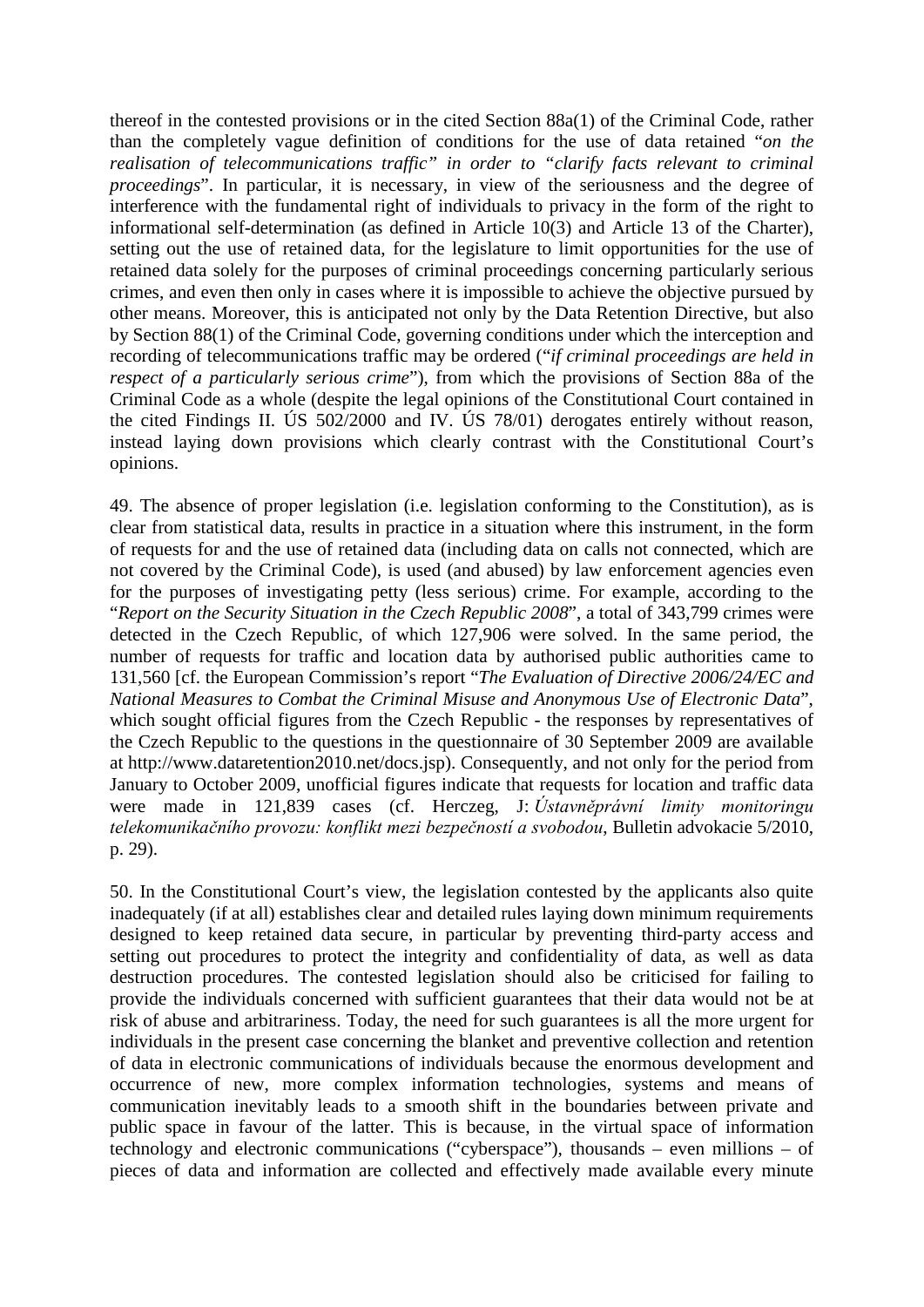(thanks to the development of the Internet and mobile communications) which interfere with the private (personal) sphere of all individuals, even though they do not consciously want to let anyone into that sphere.

51. The Constitutional Court does not regard as sufficiently clear, detailed and adequate guarantees the mere enshrinement of the obligation imposed on legal or natural persons to ensure "*that the content of messages is not stored together with the defined retained data*" (Section 97(3), fourth sentence), or the obligation to "*destroy them upon expiry of the period, unless such data have been provided to authorities authorised to request them under special legislation or unless otherwise provided by the present Act (Section 90)*" (Section 97(3), sixth sentence). The definition of the period of retention, i.e. "*not less than six months and not more than 12 months*", the expiry of which gives rise to the obligation to destroy the data, is ambiguous and, considering the scale and sensitivity of the data retained, woefully inadequate. For none of these obligations do detailed rules and specific procedures for their implementation exist. There are no strictly defined requirements for the security of the data retained. The way the data are handled, either by the legal or natural persons retaining the traffic and location data, or, following a request, by authorised public authorities, is not sufficiently ascertainable, nor is a specific means of data destruction established. Likewise, there is no definition of responsibilities or penalties for failure to comply with such obligations, including the absence of the possibility for the individuals concerned to seek effective protection from abuse, arbitrariness, or con-compliance with set obligations. Oversight by the Office for Data Personal Protection "*of compliance with obligations in the processing of personal data*", as anticipated by the Electronic Communications Act (Section 87 et seq.), and the instruments defined for that Office's activities and checks, cannot be regarded as an adequate and effective means to protect the fundamental rights of the individuals concerned because they do not control this instrument themselves [see, mutatis mutandis, Finding Pl. ÚS 15/01 of 31 October 2001 (N 164/24 SbNU 201; 424/2001 Sb.)]. As a result of inadequate legislation inconsistent with the constitutional requirements above, these acts, constituting obvious interference with the fundamental right of individuals to privacy in the form of the right to informational self-determination (as defined in Article 10(3) and Article 13 of the Charter), find themselves bereft of any immediate (even followup) control, especially judicial control, the need for which was expressed by the ECHR in the cited judgment in Camenzind versus Switzerland.

52. Similar conclusions have been reached by constitutional courts in other European countries, which also reviewed the constitutionality of legislation implementing the Data Retention Directive. For example, the *Bundesverfassungsgericht, in* judgment 1 BvR 256/08, 1 BvR 263/08, 1 BvR 586/08 of 2 March 2010, found that the contested legislation governing the preventive retention of data (*Vorratsdatenspeicherung*) (within the meaning of Sections 113a, 113b of the *Telekommunikationsgesetz*) and their use in criminal proceedings (within the meaning of Section 100g(1) of the *Strafprozessordnung*) was unconstitutional due to inconsistency with Article 10(1) of the *Grundgesetz*, which guarantees the inviolability of correspondence, postal and telecommunications secrecy. The *Bundesverfassungsgericht* held that the contested legislation does not satisfy the requirements arising from the principle of proportionality, which requires, among other things, that legislation on data retention reflect the specific gravity of such an interference with the fundamental rights of individuals. Specifically, the contested legislation insufficiently defined the purpose of using such data, failed to guarantee them adequate security and, not least, did not guarantee individuals adequate and effective safeguards against the risk of abuse, especially in the form of judicial control. Pursuant to Article 73(1)(7) of the *Grundgesetz*, the federal legislature was called on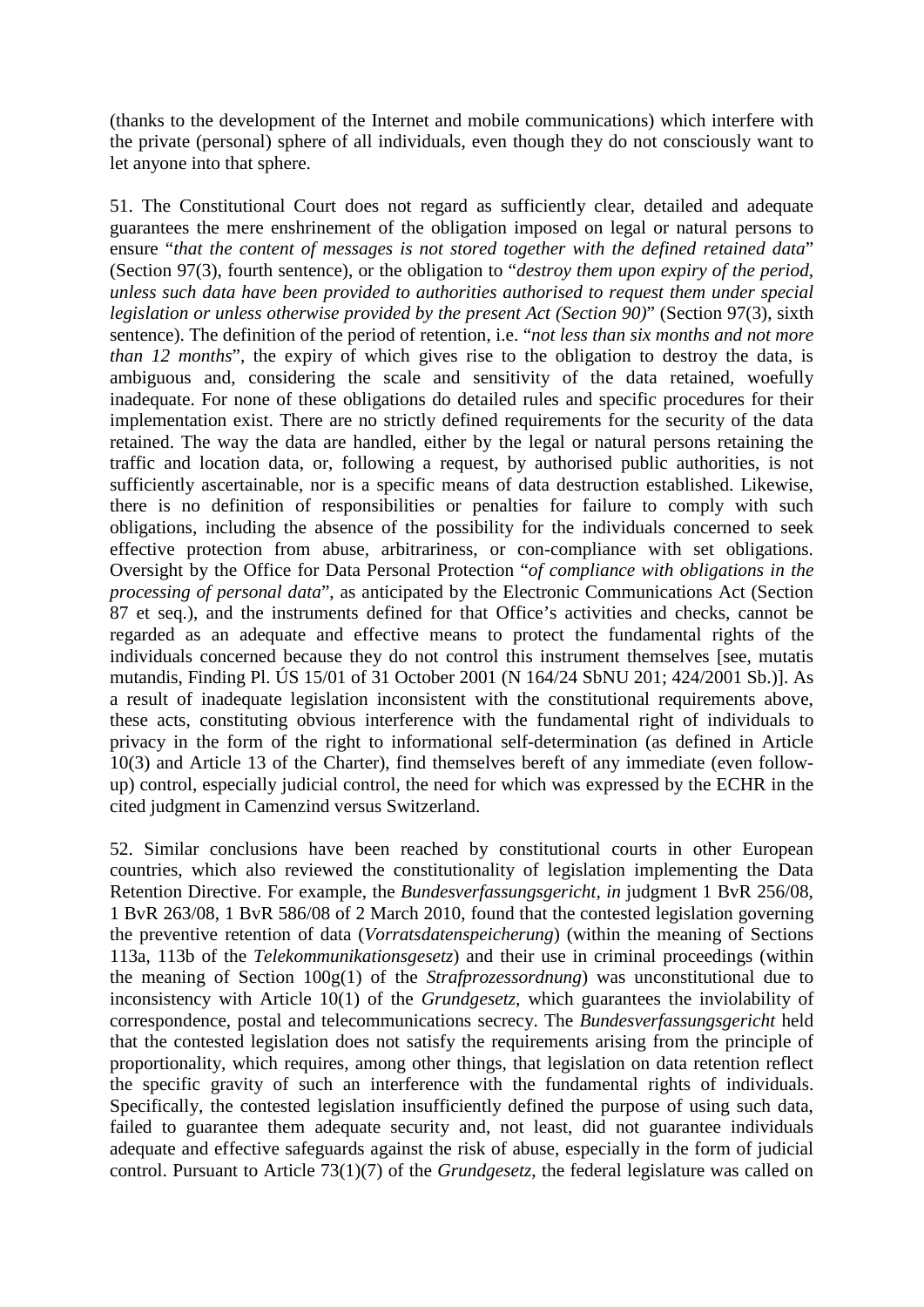to meet these requirements. Similar conclusions were reached by the Romanian *Curtea Constituţională* in its judgment of 8 October 2009 (No 1258), which labelled the local legislation as unconstitutional as it failed to define the purpose of use of such a tool, its wording was too vague, without defining in detail the powers and duties authorised public authorities, and, in the absence of judicial control, individuals were not given sufficient guarantees against abuse (this judgment is available in an unofficial English translation at http://www.legi-internet.ro/english/jurisprudenta-it-romania/decisii-it/romanian

constitutional-court-decision-regarding-data-retention.html), as well as by the Supreme Administrative Court of Bulgaria in a judgment of 11 December 2008 (information available at http://www.edri.org/edri-gram/number6.24/Bulgarian-administrative-case-data-retention) and the Supreme Court of Cyprus in a judgment of 1 February 2011 (information at http://www.edri.org/edrigram/number9.3/data-retention-un-lawful-cyprus). Moreover, the Constitutional Court has discovered that legislation implementing the Data Retention Directive is currently under review in Poland and Hungary. The need to ensure the most stringent safeguards and instruments to protect the fundamental rights of individuals in the handling their personal data from electronic communications was also stressed by the European Court of Justice in its decision in preliminary ruling procedure of 9 November 2010 in the Joined Cases of *Volker und Markus Scheck GbR GbR and Hartmut Eifert versus Land Hessen* (C-92/09 and C-93/09).

53. In view of the foregoing, the Constitutional Court observes that the contested provisions of Section 97(3) and (4) of Act No 127/2005 on electronic communications and amending certain related laws (the Electronic Communications Act), as amended, and the contested Decree No  $485/2005$  on the scope of traffic and location data, the period of retention thereof, and the form and method of transmission thereof to bodies authorised to use them cannot be considered constitutional because they clearly violate the constitutional limits outlined above in that they fail to meet demands stemming from the principle of the rule of law and are in conflict with requirements regarding the limitation of the fundamental right to privacy in the form of the right to informational self-determination within the meaning of Article 10(3) and Article 13 of the Charter, which have their basis in the principle of proportionality.

54. Beyond that, the Constitutional Court considers it necessary to point out that the above deficiencies, which led to the derogation of the contested legislation, are not even respected by special laws on which the contested provision of Section 97(3) of the Electronic Communications Act was indirectly relying. In the opinion of the Constitutional Court, the cited provisions of Section 88a of the Criminal Code, governing conditions for the use of retained data on telecommunications traffic for purposes of criminal proceedings, in particular by no means respects constitutional limits and requirements outlined above, and as such also appears to be unconstitutional to the Constitutional Court. However, as it was not contested by the applicants in their application, the Constitutional Court considers it necessary to appeal to the legislature, as a consequence of the derogation of the contested legislation, to consider amending Section 88a of the Criminal Code too in order to align it with the Constitution.

# *VIII. C) Obiter dictum*

55. The Constitutional Court observes, merely in the form of an obiter dictum, that it is fully aware of the fact that, hand in hand with the development of modern information technology and means of communications, new and more sophisticated forms of criminal activity are emerging which need to be countered. Nevertheless, the Constitutional Court has doubts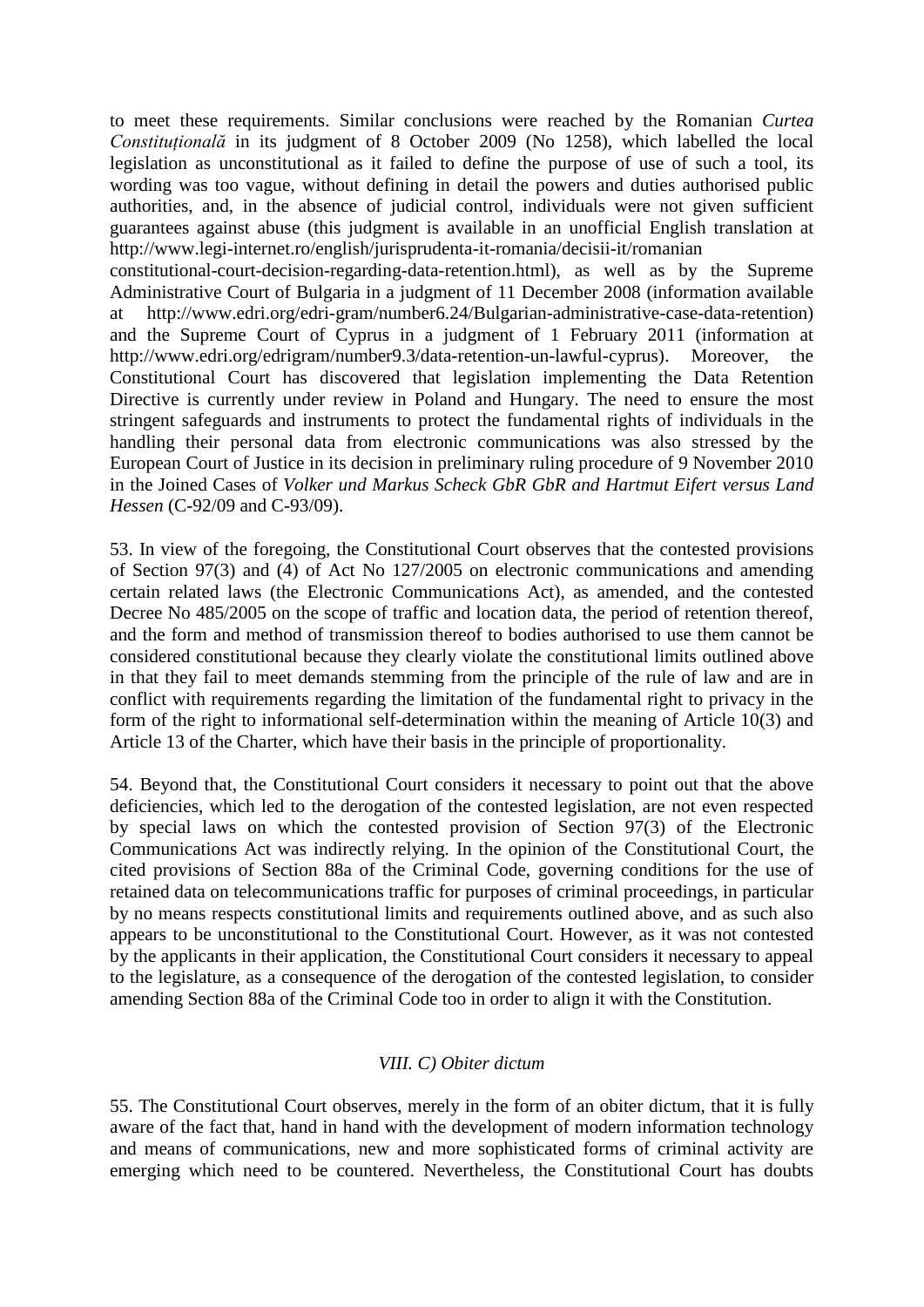about whether the blanket and preventive retention of traffic and location data on almost all electronic communications is a necessary and appropriate tool given the intensity of its interference with the private sphere of a vast number of electronic communication users. This view is far from isolated in Europe, as, since its inception, the Data Retention Directive itself has faced a huge wave of criticism both from Member States (e.g. the governments of Ireland, the Netherlands, Austria and Sweden waited a long time before implementing it or are still holding back on its implementation, the latter two countries despite the Commission's publicly announced threat to initiate proceedings before the European Court of Justice), and from legislators in the European Parliament, the European Data Protection Supervisor (see the conclusions of the conference on data retention held by the Commission on 3 December 2010 in Brussels, http://www.dataretention2010.net/docs.jsp), the Working Party on Data Protection, established under Article 29 of Directive 95/46/EC (cf. its opinions posted on http://ec.europa.eu/justice/policies/privacy/workinggroup/wpdocs/index\_en.htm), and nongovernmental organisations (including Statewatch, European Digital Rights and Arbeitskreis Vorratsdatenspeicherung – AK Vorrat). All of the above have sought either the full annulment of the Data Retention Directive and the replacement of the blanket and preventive retention of traffic and location data with other, more appropriate tools (e.g. data freezing, which, if the set conditions are met, facilitates the tracking and retention of necessary, selected data only in relation to a specific, predetermined communication subscriber), or the amendment of the Data Retention Directive, especially in the form of adequate guarantees and means of protection for the individuals concerned, along with a tightening of requirements to keep the retained data secure against the threat of leaks and misuse by third parties.

56. The Constitutional Court also had doubts upon examining whether the blanket and preventive retention of traffic and location data, in terms of its original purpose (protection from security threats and the prevention of particularly serious crime), was an effective tool, especially given the existence of anonymous SIM cards, which are not included in the contested legislation on the anticipated extent of retained traffic and location data and which, according to observations by the Czech Police Force, account for up to 70% of communications used in the commission of crime (cf. "*Česká policie chce zakázat anonymní předplacené karty, operátoři se brání*" ["Czech police want to ban anonymous prepaid cards, operators resist"], iDNES.cz, 18 March 2010). In this context, we also refer to an analysis by the Federal Bureau of Investigation in Germany (the *Bundeskriminalamt*) of 26 January 2011, which, after comparing statistics on serious crimes committed in Germany in the period before and after the adoption of the legislation on data retention, arrived at the conclusion that the use of the blanket and preventive retention of traffic and location data had little effect on reducing the number of serious crimes committed or on improving the crime solving rate (the analysis and specific statistical data are available at http://www.vorratsdatenspeicherung.de/content/view/426/79/lang.de/). Similar conclusions can be made even by a cursory look at the statistical summaries of crime in the Czech Republic, as published by the Czech Police Force, e.g. a comparison of statistics for the periods 2008 to 2010 (available at http://www.policie.cz/clanek/statisticke-prehledykriminality-650295.aspx).

57. Finally, the Constitutional Court considers it necessary to express doubts as to whether it is desirable for private entities (providers of Internet, telephony and mobile communications services, especially mobile operators and companies providing Internet access) to be granted the power to retain all data about the communications provided by them, as well as about customers to whom their services are provided (i.e. data beyond the scope of the data which they are required to retain by the contested legislation), and to dispose of such data freely for